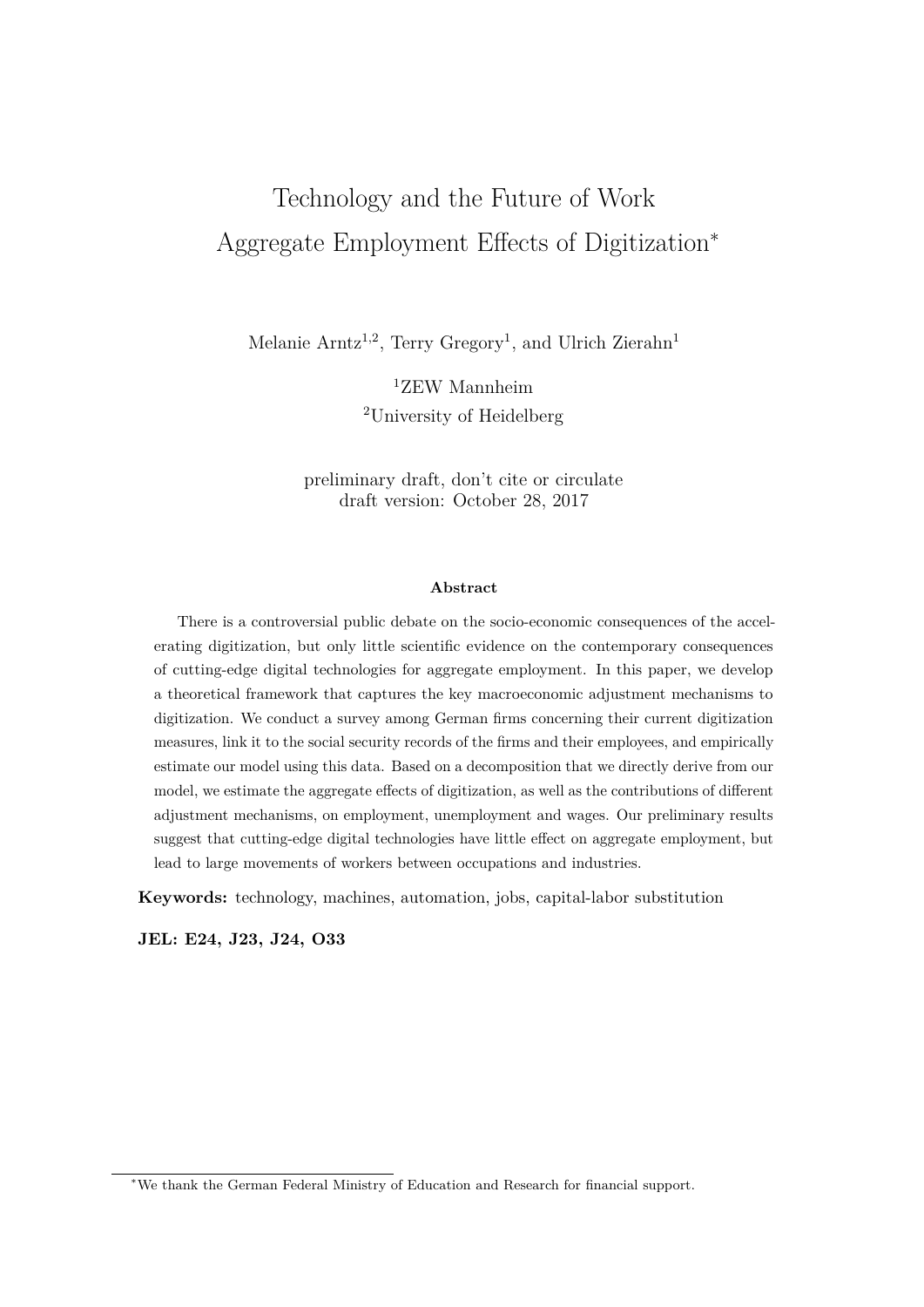# **1 Introduction**

Although the discussion on labor market consequences of automation technologies and the induced automation anxiety are not new [\(Mokyr et al., 2015;](#page-32-0) [Autor, 2015\)](#page-31-0), recent advances in the fields of robotics and artificial intelligence have revived the debate once more. For producing firms, such technologies ("4.0 technologies") include production facilities up to Smart Factories, Cyber-Physical Systems and Internet of Things. For service providers, innovations have brought forward analytic tools for Big Data, Cloud Computing systems, internet platforms, shop systems or online marketplaces. All these advances have raised the question of whether machines and algorithms will at some point make human labor obsolete [\(Brynjolfsson and McAfee, 2011\)](#page-31-1). The debate has been fuelled by a recent series of "future of work" studies according to which about half of the workforce faces a high risk of automation in coming decades [\(Frey and Osborne, 2017\)](#page-31-2). Although other studies have put forward reasons to believe that these studies may be overstating the risk of automation [\(Arntz et al., 2017\)](#page-31-3), there does not yet seem to exist a clear view on how modern technologies impact employment.

Existing empirical evidence on the industry level suggests that industrial robots had no detrimental effect on aggregate employment in developed countries [\(Graetz and Michaels, 2015\)](#page-32-1). Studies on the firm-level suggest no employment losses in firms specialized in routine tasks [\(Cortes and Salvatori, 2015\)](#page-31-4). Further evidence on the level of US local labor markets suggest that labor markets specialized in routine tasks did not experience employment declines [\(Autor et al.,](#page-31-5) [2015\)](#page-31-5) or even experienced a positive impact on labor demand as for the case of European regions [\(Gregory et al., 2016\)](#page-32-2). A somewhat different result has recently been put forward for the US suggesting that regions using more robots experienced a negative effect on employment [\(Acemoglu](#page-31-6) [and Restrepo, 2017\)](#page-31-6). A recent study by [Dauth et al.](#page-31-7) [\(2017\)](#page-31-7) finds negative employment effects of robots in the German manufacturing sector, which are off-set by induced positive employment effects in the service sector. In line with this, [Acemoglu and Restrepo](#page-31-6) [\(2017\)](#page-31-6) highlight that the employment effects of robots apparently differ strongly from those of other types of technology as, e.g. computerization.

A major shortcoming of existing empirical assessments is that they use either indirect measures of technology such as the degree of routinization of work tasks (Routine Replacing Technological Change, RRTC) or specific technologies such as industrial robots. In case of routinization measures, studies rely on the assumption that all jobs involving routine (non-routine) tasks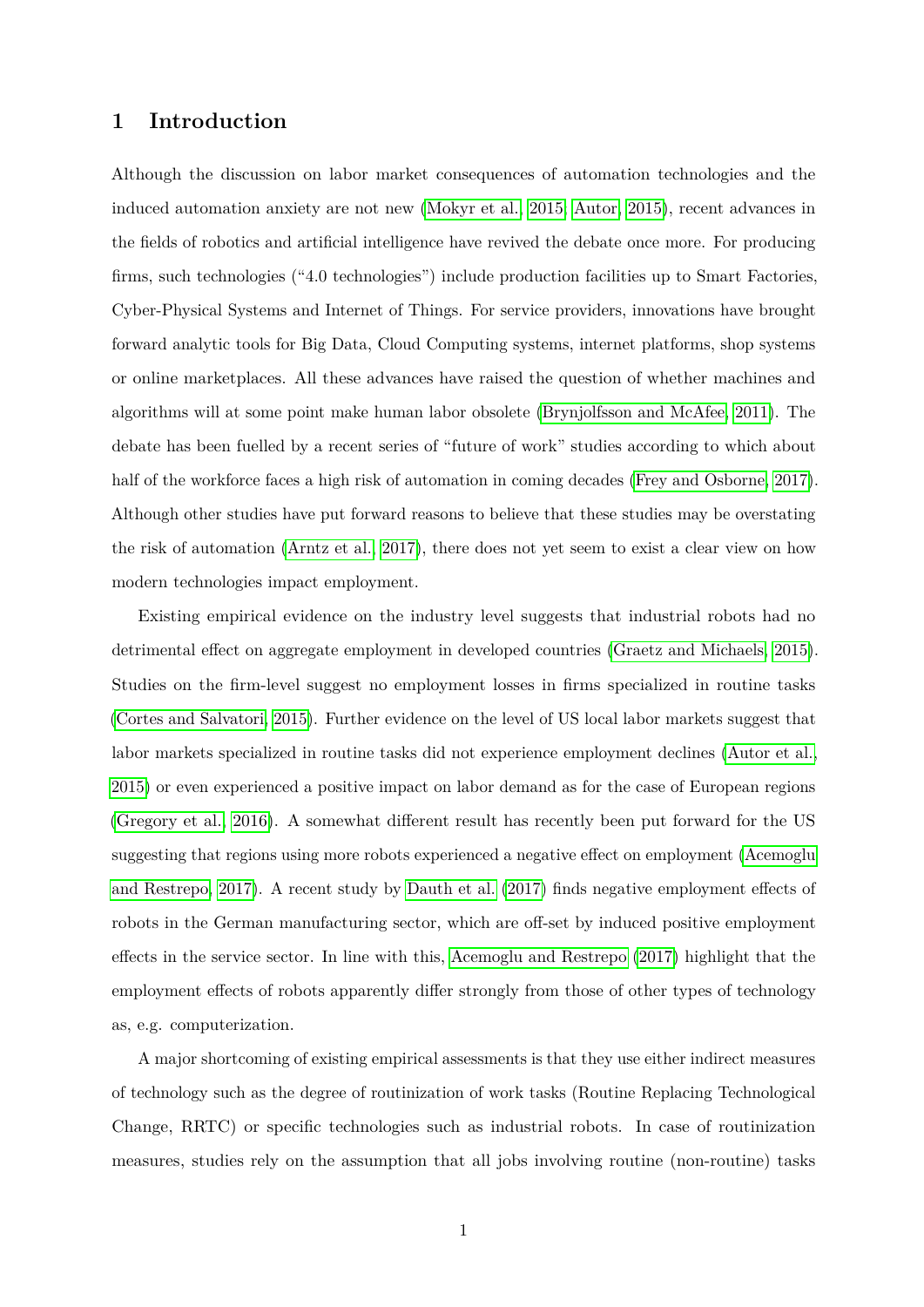actually become automated (are safe from automation), which might not be realistic, especially in an era of technologies that increasingly enter domains previously preserved for human labor. Using robot data provides a more direct approach in measuring technological adaption, although the results are restricted to producing firms and neglect the important role of service providers which use algorithms and data rather than robots. Besides, up to the authors knowledge, none of the studies looks at the impact of "4.0 technologies" on employment, although they are attributed to fundamental changes on the labor market compared to former technologies. Finally, the underlying mechanisms through which technology affects employment are only partly understood. Most studies focus on job destruction channels such as capital-labour substitution and neglect beneficial channels of technology including positive product demand effects or capital-labour complementarities. The aim of this study is to fill these research gaps by making at least three major contributions.

First, to better understand the underlying mechanisms of technology impacting jobs, we set up a labor demand model that is able to explain technology adaption. The model links technology to occupational labor demand directly and explains the main job creation and job destruction channels arising from technology including substitution and product demand effects. Substitution effects arise as machines substitute (or complement) for certain work tasks. Product demand effects arise as machines allow firms to operate more cost efficient, leading to lower product prices and, hence, higher sales and labor demand. The model provides testable predictions for total labor demand as well as its subsequent transmission channels. The effects thereby depend on the substitution elasticity between job tasks as well as the elasticity of substitution between goods bundles across industries. In addition, we also model wage and labor supply respones to a changing labour demand in order to capture all relevant mechanisms through which technological change affects employment.

Second, we conduct a representative "IAB-ZEW Labour Market 4.0" firm survey among 2032 producing firms and service providers in Germany. Within the survey, we ask firms about their technology investments between 2011 and 2016. Among others, we gathered technology use data for producers (production equipment) and service providers (electronic office and communication equipment) and distinguish between different degrees of automation in order to identify technologies of the "Industry 4.0" (fourth industrial revolution). We then link the survey data to employment biographies from social security records (BeH) of all workers employed in the surveyed firms. We thus establish a unique linked employer-employee panel data set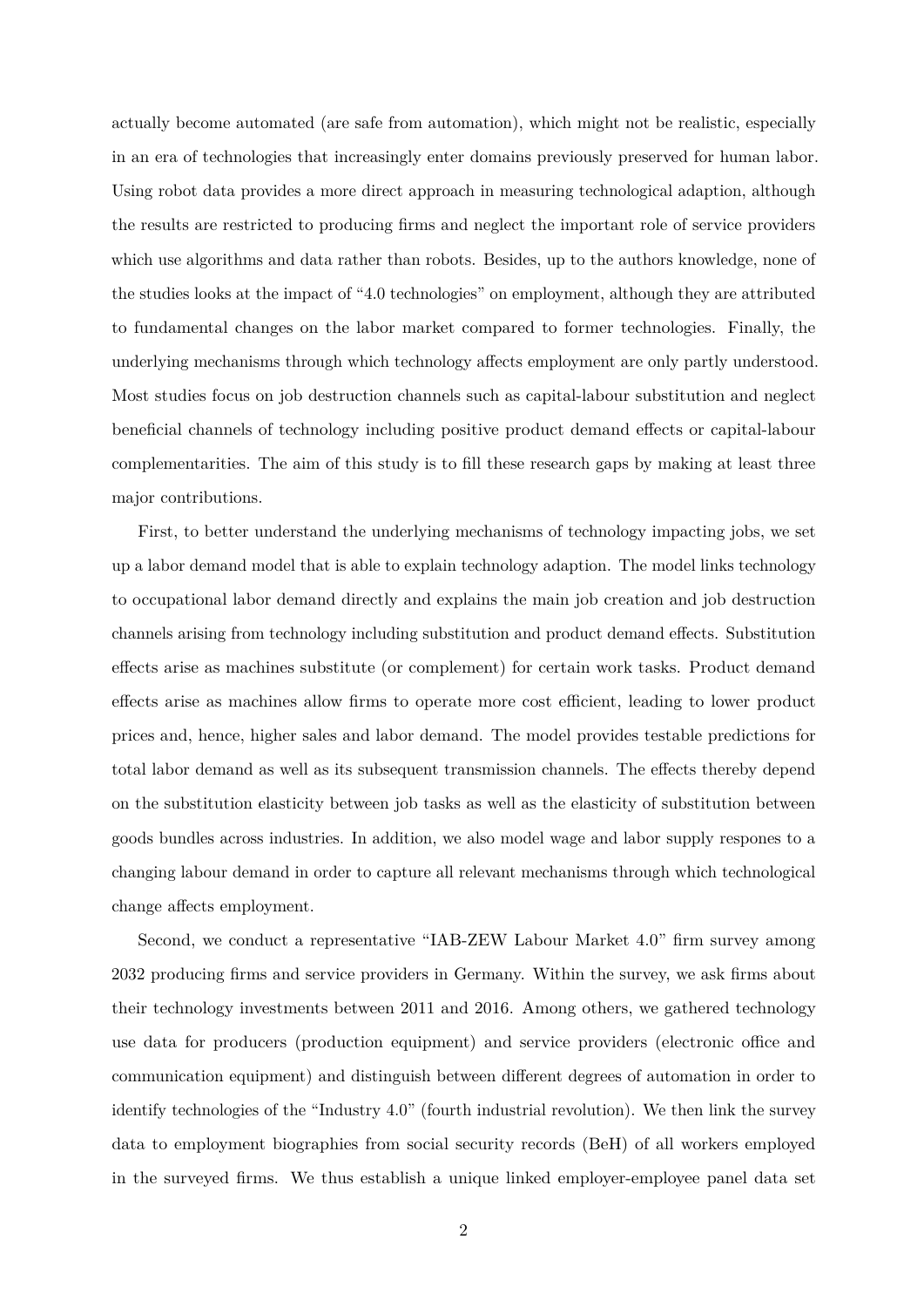among German firms in a recent period of rapid technology improvements which allows us to (1) draw a first and detailed representative picture on the extent and change in modern automation technologies and to (2) relate these changes to changes in the level and structure of employment at the firm-level.

Third, based on the theoretical framework, we assess the impact of modern technology on total employment as well as the contributions of the key transmission channels via a decomposition by estimating the key parameters of the theoretical model: (1) task-specific labor demand as a function of technology investment yields the elasticity of substitution between job tasks and allows conclusions on whether modern technologies substitute (or complement) for certain tasks/occupations; (2) product demand as a function of technology investments yields the elasticity of substitution between goods bundles across industries which tells us to what extent firm's product demand profits from technology through lower product prices; (3) wages in a particular occupation-industry-cell as a function of the cell-specific employment rate; (4) labor supply shifts across industry-occupation cells in response to employment rates and wages. In the demand-side estimates, the unique linked employer-employee panel data set allows holding constant a rich set of firm characteristics and controlling for endogenous changes in capital, wages and revenues within an instrumental variables (IV) approach. For the supply-side estimations, we use rich administrative employment records and apply fixed effects and IV approaches to take account of potential endogeneities.

Our preliminary results suggest that the net effects of these technologies is actually positive, but small. We find that firms' technology investments have raised aggregate employment by, on average, 0.17% per year in Germany, which is less than half of the average yearly employment growth rate  $(0.41\%)$ . Contrary to existing results for the effects of robots, this is driven by positive labor demand effects. On net, complementarity dominates worker-machine substitution. In addition, we find net positive technology-induced product demand effects. While the net effects remain small, we do find huge reallocations of workers between industries and occupations. Technologies have mostly substituted for routine manual and cognitive workers while raising employment in interactive, abstract and non-routine manual jobs. Moreover, the technologies have accelerated structural change towards service industries, although those manufacturing sectors that produce the new technologies diverge from this picture and experience technology-induced employment growth.

The rest of our paper is structured as follows. Section [2](#page-4-0) introduces a theoretical framework that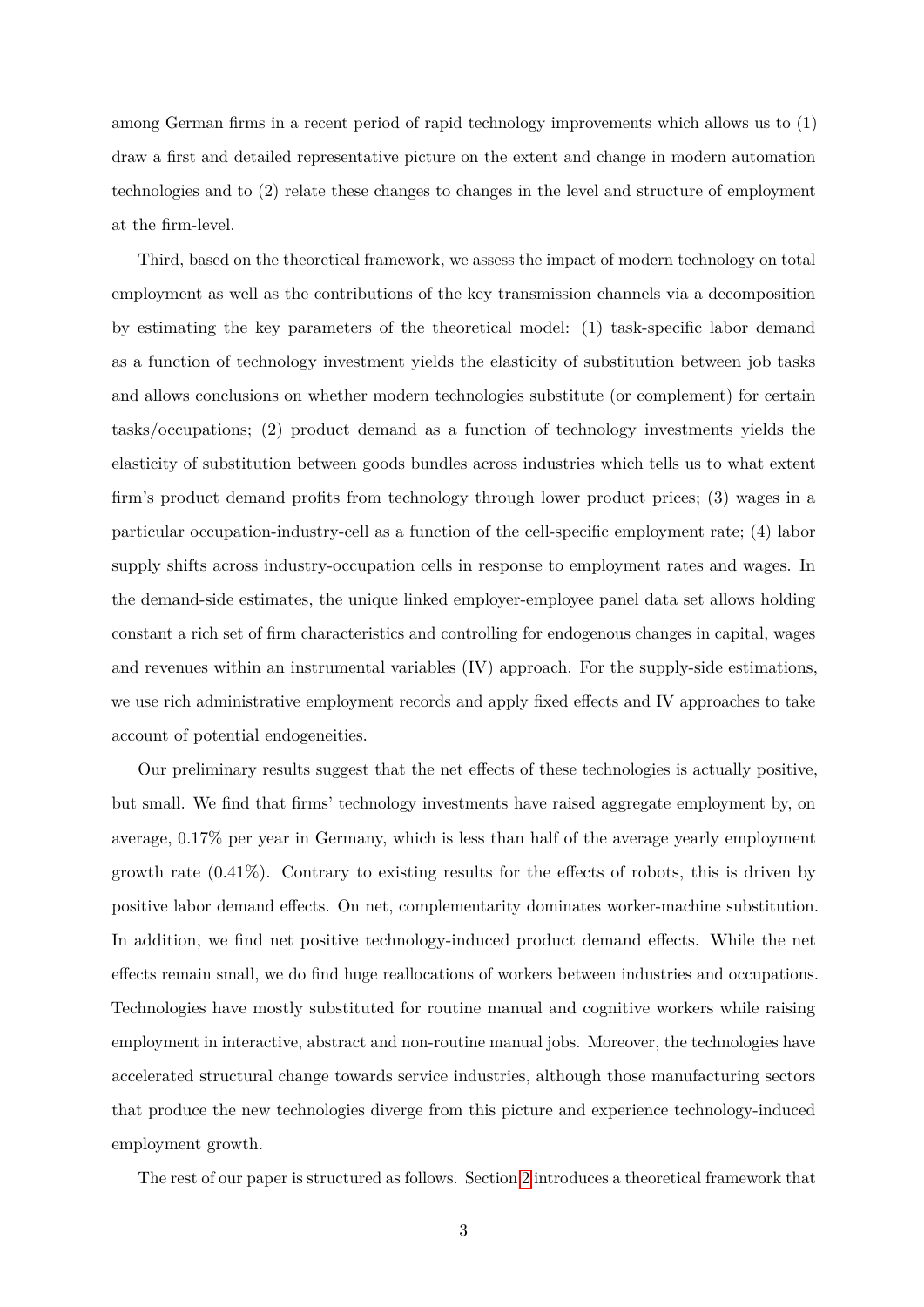captures key adjustment channels of the economy to technology investments. Based on the model, we derive a decomposition that allows us to study the contributions of several macroeconomic mechanisms to the aggregate employment effects of technological change. Section [3](#page-13-0) describes our data sources. In Section [4,](#page-17-0) we present the empirical implementation of our theoretical framework. Based on our estimated model, we estimate the aggregate employment effects of technological change, as well as the contributions of the several macroeconomic mechanisms using our decomposition in Section [5.](#page-24-0) Section [6](#page-29-0) concludes.

# <span id="page-4-0"></span>**2 Theoretical Framework**

We model industries  $i = 1, ..., I$  located in country  $r$  which sell their products to the destinations  $r' = 1, ..., R'$  (including the home country *r*). The firms are endowed with several types of technological capital. We study the role of the composition of firms' technological capital for firms' demand for different types of labor, the product demand responses to the changing cost and prices, the wage responses as well as the labor supply responses. We derive a decomposition from our framework which allows us to estimate the effect of technological change on aggregate employment, unemployment and wages while distinguishing several adjustment mechanisms.

## <span id="page-4-1"></span>**2.1 Labor Demand**

The representative firm in industry *i* combines tasks-sets (occupations)  $T_j$ ,  $j = 1, ..., J$  to produce output *Y*<sub>*i*</sub> with a CES technology,  $Y_i = \left[\sum_{j=1}^{J}(\beta_j T_{ij})^{\frac{\eta-1}{\eta}}\right]^{\frac{\eta}{\eta-1}}$ , where  $0 < \eta < 1$ .  $\eta < 1$  ensures that firms cannot elastically substitute between tasks, so that price-changes in a task do not lead to disproportionally large changes in task inputs. The optimum task composition is

$$
T_{ij} = Y_f \beta_j^{\eta - 1} \left(\frac{c_j^T}{c_i}\right)^{-\eta}.
$$
\n(1)

Marginal costs  $c_i$  are a CES aggregate of task-specific marginal costs  $c_{ij}^T$ ,

$$
c_i = \left[\sum_{j=1}^{J} \left(\frac{c_{ij}^T}{\beta_j}\right)^{1-\eta}\right]^{\frac{1}{1-\eta}}
$$
\n(2)

To produce one unit of task  $T_{ij}$ , firms require  $A_{ij}$  units of occupation-specific labor  $N_{ij}$ 

$$
N_{ij} = T_{ij} A_{ij} \tag{3}
$$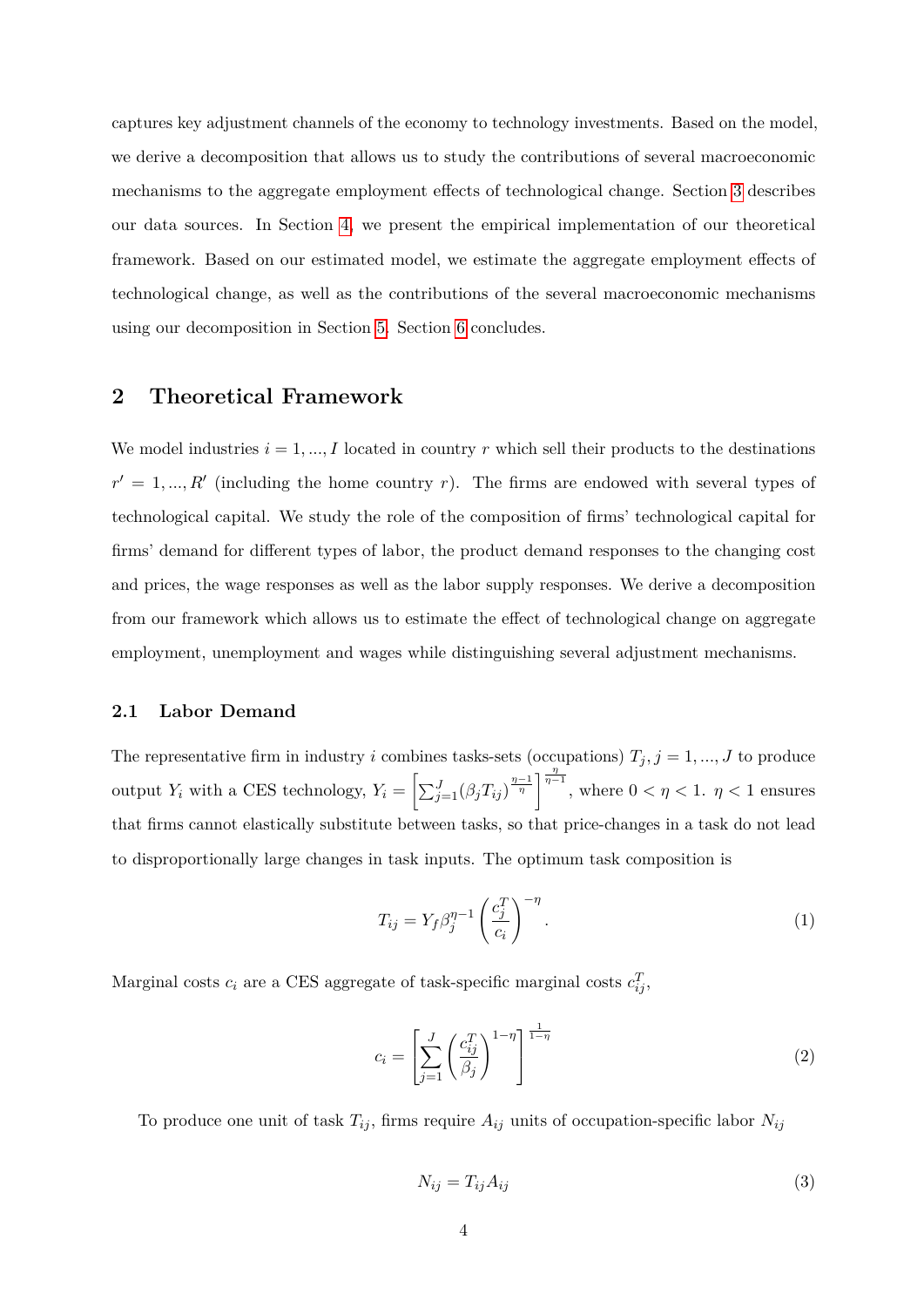$A_{ij}$  is thus the input-coefficient for labor. It depends on the endowment of the firms with the  $k$ types of technological capital  $C_k$  and the relation of these capital types to workers' productivity  $\alpha_{kj}$ ,  $A_{ij} = \prod_{k=1}^{K} C_{ik}^{-\alpha_{kj}}$ . Assume, for example, that  $C_{ik}$  is a technology that substitutes for *j*-type workers. In this case,  $\alpha_{kj} > 0$ , so that  $A_{ij}$  declines in the size of technological capital  $C_{ik}$ . The technology reduces the number of workers required to produce that task, hence it substitutes for these workers. Vice versa, technology *k'* and workers *j'* are complements if  $\alpha_{k'j'} < 0$ . This substitution or complementarity applies to any given level of task output  $T_{ij}$ . However, note that the technological endowment further affects the marginal costs of the tasks, thus inducing changing task compositions of firms.

Task-specific marginal costs are

$$
c_{ij}^T = w_{ij} \prod_{k=1}^K C_{ik}^{-\alpha_{kj}}
$$
 (4)

We approximate firm marginal costs with a Cobb-Douglas price index

$$
c_i \approx \prod_{j=1}^{J} c_j^{T^{\kappa_{j|i}}} \tag{5}
$$

where  $\kappa_{j|i}$  is the cost share of task *j* in the representative firm of industry *i*.

Occupation-specific labor demand is

<span id="page-5-0"></span>
$$
N_{ij} = Y_f A_{ij} \left(\frac{c_{ij}^T}{c_i}\right)^{-\eta} \beta_j^{\eta - 1}
$$
\n(6)

Using the definitions of marginal costs and taking logs provides our labor demand equation

$$
\ln N_{ij} = \ln Y_i - \eta \left( \ln w_j - \sum_{j'=1}^{J'} \kappa_{j'|i} \ln w_{j'} \right) + (\eta - 1) \sum_{k=1}^{K} \alpha_{jk} \ln C_{ik} + (\eta - 1) \ln \beta_j - \eta \sum_{j'=1}^{J'} \sum_{k=1}^{K} \kappa_{j'|i} \alpha_{j'k} \ln C_{ik}
$$
\n(7)

The elements in the first row of the equation are straight forward: real sales, relative occupational wages and capital composition. The first element of the second row is an occupation-fixed effect, the second element of the second row is constant across occupations and can thus be controlled for using a time trend or time dummies.

Our model provides a flexible approach of routine replacing technological change: Instead of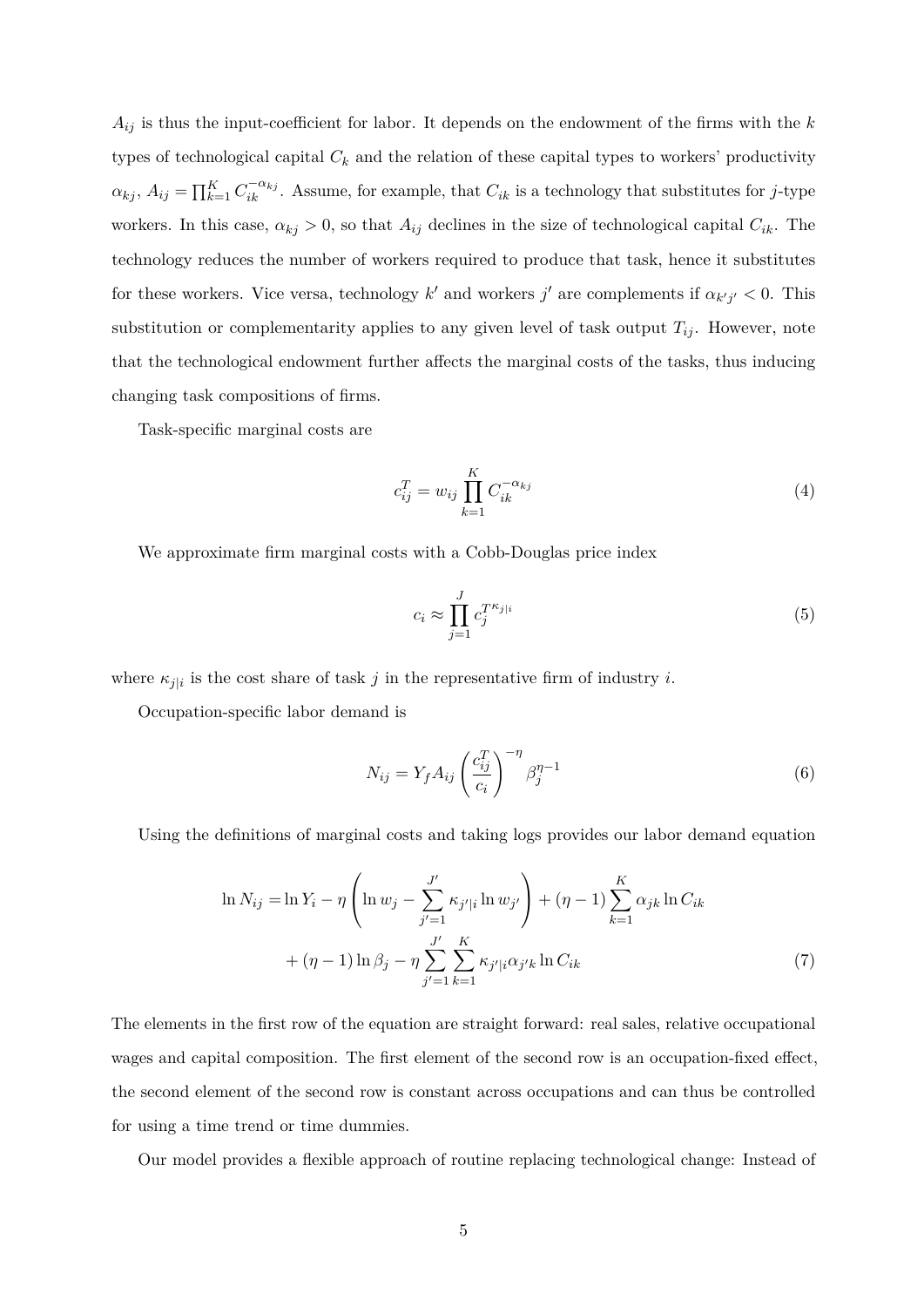pre-defining the relationship between different occupations and capital, we directly estimate it to let the data define which tasks/occupations are complements or substitutes to computerized capital. This approach can be interpreted as a generalization of the approaches by [Autor et al.](#page-31-8) [\(2003\)](#page-31-8), [Goos et al.](#page-32-3) [\(2014\)](#page-32-3) and [Gregory et al.](#page-32-2) [\(2016\)](#page-32-2) (see Appendix [A](#page-33-0) for more details).

#### **2.2 Transmission Channels of Technological Change on Labor Demand**

We rewrite the labor demand equation [\(7\)](#page-5-0) to study the different channels through which technology choices affect labor demand:

$$
\ln N_{ij} = \underbrace{\ln Y_i}_{(A)} - \eta \left( \ln w_j - \sum_{j'=1}^{J'} \kappa_{j'|i} \ln w_{j'} \right) - \underbrace{\sum_{k=1}^{K} \alpha_{jk} \ln C_{ik}}_{(B)} + \eta \left( \sum_{k=1}^{K} \alpha_{jk} \ln C_{ik} - \sum_{j'=1}^{J'} \sum_{k=1}^{K} \kappa_{j'|i} \alpha_{j'k} \ln C_{ik} \right) + (\eta - 1) \ln \beta_j \tag{8}
$$

Assume that technology *k* is a substitute for *j* workers,  $\alpha_{jk} > 0$ . (The opposite holds true if the two are complements,  $\alpha_{jk} < 0$ .) A rise of the technological capital  $C_{ik}$  then has three effects on demand for labor  $N_{ij}$ : Firstly, the technology directly reduces  $A_{ij}$ , the number of workers required to produce the tasks  $T_{fj}$ , and labor demand  $N_{ij}$  declines (B). Secondly, as the number of workers required to produce tasks *Tij* declines, the marginal costs of producing task that task  $(c_{ij}^T)$  decline and it becomes profitable for the firm to use more of these tasks. This partly compensates the negative effect on labor demand if  $0 < \eta < 1$  (C). Thirdly, as the task-specific marginal costs decline, also overall marginal costs of the representative firm *c<sup>i</sup>* decline and the firm reduces its prices, which leads to an increase of production *Y<sup>i</sup>* . This raises labor demand  $(A).$ 

#### **2.3 Investments**

We assume that the composition of firms' technological capital is the result of optimal firm behavior. We observe firms' actual capital choices in our data and assume that these are optimal to infer on the underlying capital price changes. Assume that firms minimize the costs of obtaining their technological capital stock while taking into account that any change in capital endowments affects the optimal labor composition from above. We take into account the latter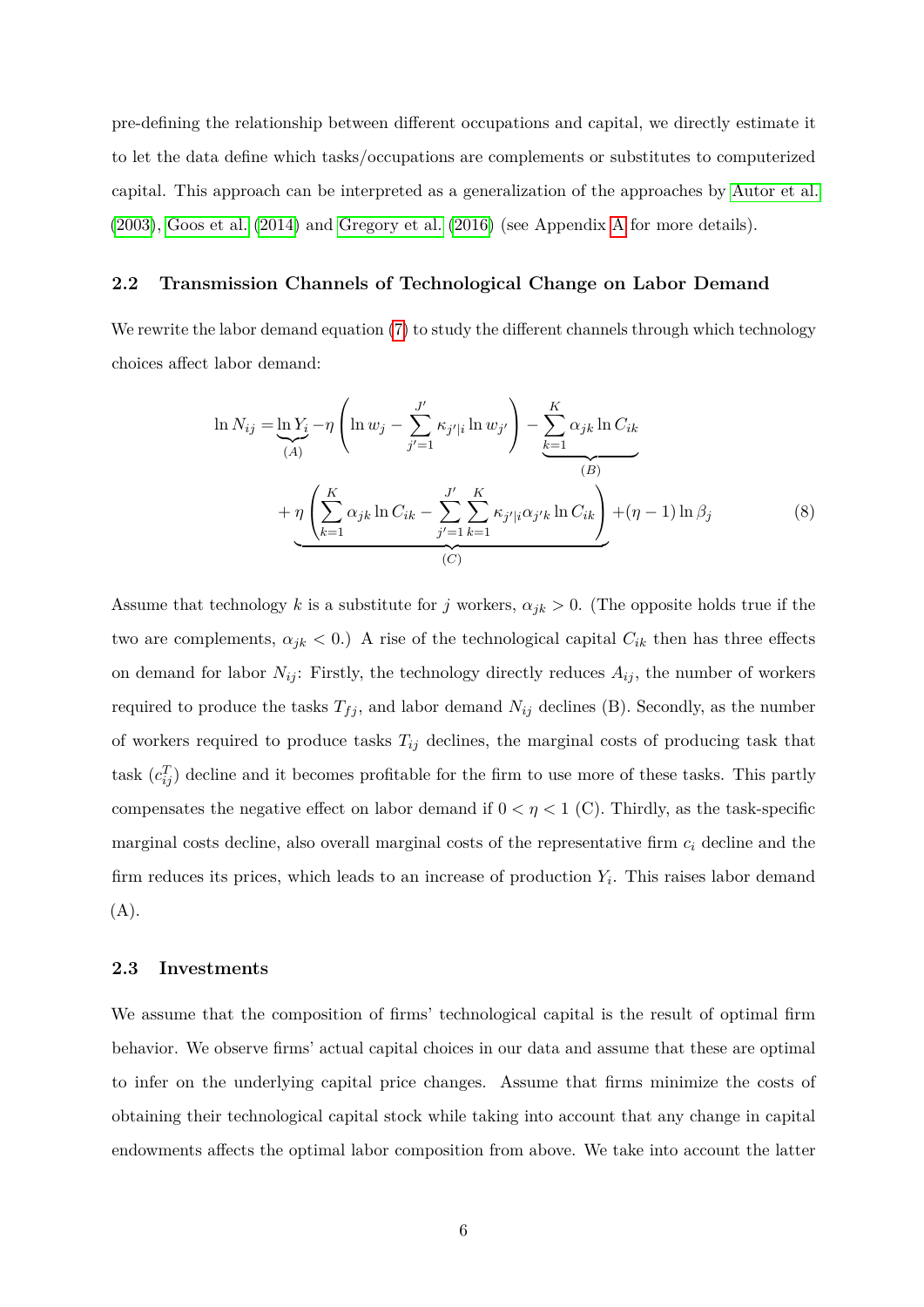constraint via the marginal costs that are the result of the optimum labor choice:

$$
\min \sum_{k=1}^{K} p_k C_k \text{ s.t. } c_i = \left(\sum_{j=1}^{J} \left(\frac{c_{ij}^T}{\beta_j}\right)^{1-\eta}\right)^{\frac{1}{1-\eta}} = \left(\sum_{j=1}^{J} \left(\frac{\prod_{k=1}^{K} C_k^{-\alpha_{jk}} w_j}{\beta_j}\right)^{1-\eta}\right)^{\frac{1}{1-\eta}}
$$
(9)

We take the ratio of the first order condition of the optimatimization problem between two types of capital and plug the result into the definition of total costs  $TC$  to get:

$$
\frac{p_{k'}C_{k'}}{TC} = \frac{\sum_{j=1}^{J} \alpha_{jk'}}{\sum_{j=1}^{J} \sum_{k=1}^{K} \alpha_{jk}}
$$
(10)

The cost shares of the capital types correspond to the average productivity of the capital types across all occupations, relative to all capital types. From this we can derive that the price elasticity of demand for technological capital type *k* is −1:

$$
\frac{\partial \ln C_{ik}}{\partial \ln p_k} = -1 + \frac{\partial \ln \sum_{k'=1}^{K'} p_{k'} C_{ik'}}{\partial \ln p_k}
$$

$$
= 1 - +s_k^T C \frac{\partial \ln C_{ik}}{\partial \ln p_k} + s_k^T C
$$
where  $s_c^T C = \frac{p_k C_{ik}}{TC}$ 
$$
\frac{\partial \ln C_{ik}}{\partial \ln p_k} = -1
$$
(11)

Hence, there is an inverse relationship between changes in optimal capital choices and changes in capital prices,  $\Delta \ln p_k \approx -\Delta \ln C_{ik}$ .

## <span id="page-7-0"></span>**2.4 Product Demand**

Consumers in country  $r'$  consume the aggregate final good  $Y_{r'}^D$ , which is a CES aggregate of the varieties from the producer countries  $r = 1, 2, ..., R$ ,  $Y_{r'}^D = \left[\sum_{r=1}^R \left(\beta_r Y_{r'r}^D\right)^{\frac{\epsilon-1}{\epsilon}}\right]^{\frac{\epsilon}{\epsilon-1}}$ . Exports from home country  $r$  to any country  $r'$  thus are

$$
Y_{r'r}^D = \left(\frac{\tau_{rr'}p_r}{P_{r'}}\right)^{-\epsilon} I_{r'} \beta_r^{\epsilon-1}
$$
\n(12)

where  $P_{r'}$  is the CES price index in location  $r'$ ,  $P_{r'} = \left(\sum_{r=1}^R (\tau_{rr'} p_r)^{1-\epsilon}\right)^{\frac{1}{1-\epsilon}}$  and  $p_r$  is the domestic producer price index. The home country *r* produces a CES aggregate of industry *i* goods,  $Y_{r'r}^D = \left[\sum_{i=1}^I \left(\beta_{ir'} Y_{ir'r}^D\right)^{\frac{\sigma-1}{\sigma}}\right]^{\frac{\sigma}{\sigma-1}}$ . Exports from home country r and industry i to any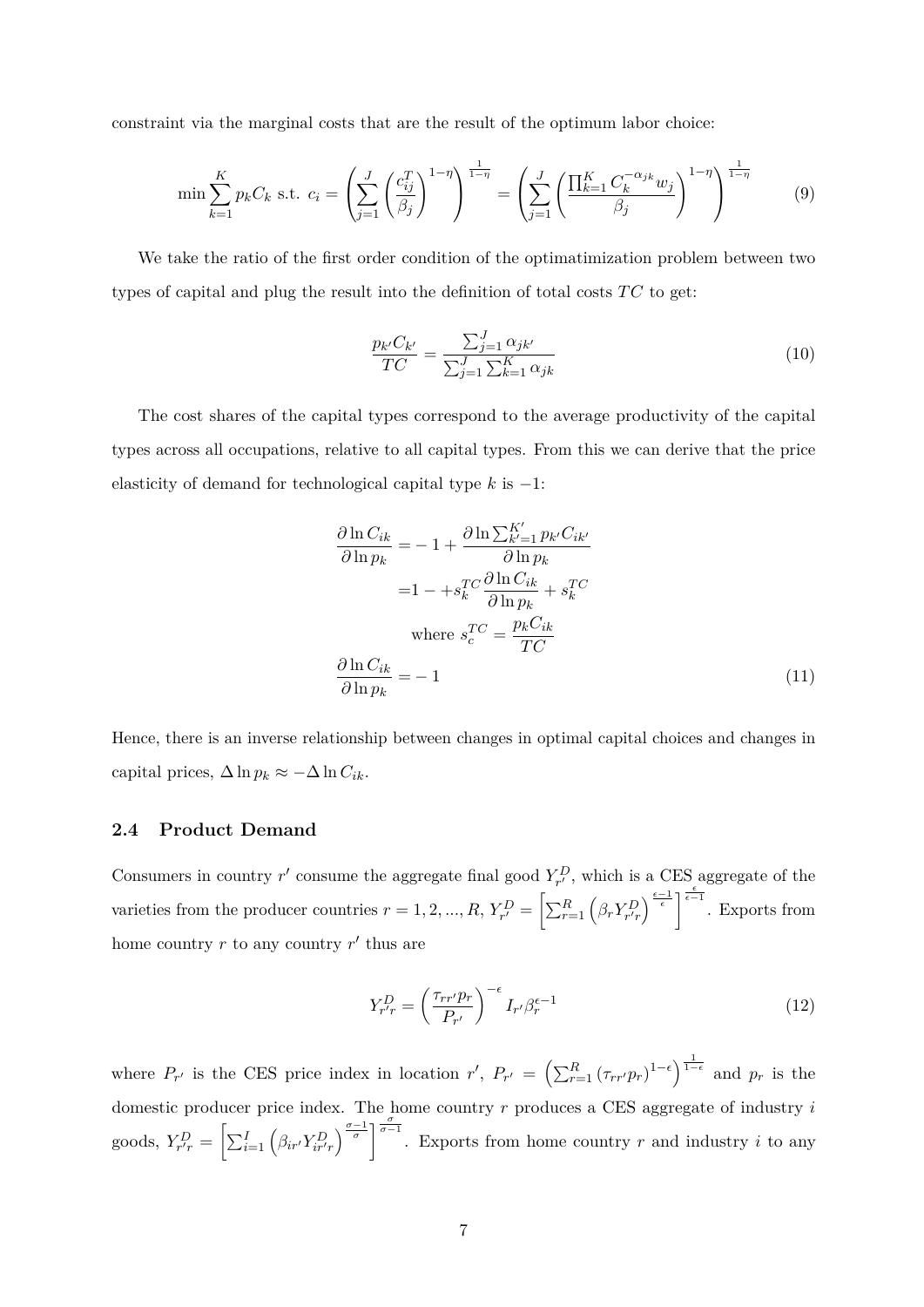destination  $r'$  thus are

$$
Y_{ir'r}^D = \left(\frac{p_{ir}}{p_r}\right)^{-\sigma} Y_{r'r}^D \beta_{ir'}^{\sigma - 1}
$$
\n(13)

where  $p_r$  is a CES price index of the industry producer prices,  $p_r = \left(\sum_{i=1}^I (p_{ir})^{1-\sigma}\right)^{\frac{1}{1-\sigma}}$ . Industry output is a CES aggregate of the firms' outputs in that industry,  $Y_{ir'r}^D$  =  $\left[\sum_{f=1}^F \left(Y_{ir'rf}^D\right)^{\frac{\sigma_i-1}{\sigma_i}}\right]^{\frac{\sigma_i}{\sigma_i-1}}$ . Firms' sales to destination  $r'$  thus are

$$
Y_{ir'r}^D = \left(\frac{p_{irf}}{p_{ir}}\right)^{-\sigma_i} Y_{ir'r}^D \tag{14}
$$

Aggregate demand for final goods produced by home country *r* and industry *i* across all destination markets  $r'$  thus is:

$$
Y_{ir}^{D} = \sum_{r'=1}^{R'} \left(\frac{p_{ir}}{p_r}\right)^{-\sigma} \left(\frac{\tau_{rr'} p_r}{P_{r'}}\right)^{-\epsilon} I_{r'} \beta_r^{\epsilon-1} \beta_{ir'}^{\sigma-1}
$$
(15)

## **2.5 Capital Sector**

A competitive sector produces the capital stock under real marginal resource costs  $r_k$  using only the national output from sectors *i* with technology

$$
C_{i'k} = \frac{1}{r_k} Y_{i'}^{C_k} = \frac{1}{r_k} \left[ \sum_{i=1}^{I} \left( \beta_i^{C_k} Y_{i'i}^{C_k} \right)^{\frac{\sigma - 1}{\sigma}} \right]^{\frac{\sigma}{\sigma - 1}}
$$
(16)

where  $C_{i'k}$  is the stock of technological capital type *k* used by industry *i*',  $Y_{i'}^{C_k}$  are the aggregate inputs used for producing capital type *k* for industry *i*' and  $Y_{i'i}^{C_k}$  are the inputs produced by industry *i* for producing capital type  $k$  to be used in industry  $i'$ . The capital sector optimally chooses the composition of the inputs so that

$$
Y_{i'i}^{C_k} = \left(\frac{p_{ir}}{p_r}\right)^{-\sigma} \beta_i^{C_k \sigma - 1} Y_{i'}^{C_k} \tag{17}
$$

$$
p_r = \left(\sum_{i=1}^{I} p_{ir}^{1-\sigma}\right)^{\frac{1}{1-\sigma}}
$$
\n(18)

Competition in the capital sector implies that capital prices correspond to marginal costs,  $p_k = p_r r_k$ . Total sales of capital type k to sector i' are  $p_k C_{i'k} = p_r Y_{i'}^{C_k}$  and the associated real resource costs are  $Y_{i'}^{C_k} = r_k C_{i'k}$ .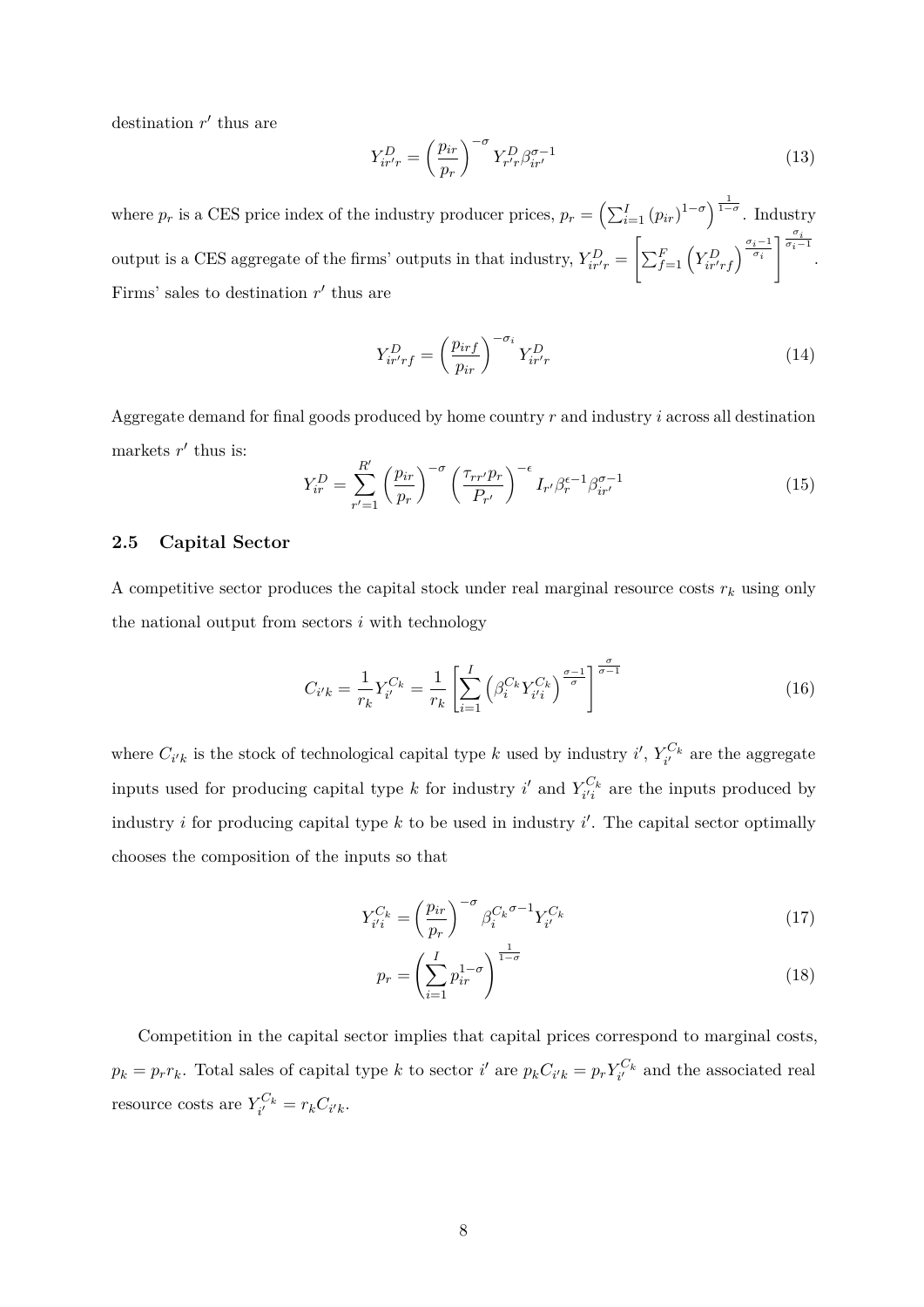#### **2.6 Aggregate Demand and Income**

Aggregate demand for products produced by industry  $i$  and sold across all countries  $r'$  for final demand, or domestically as input in capital production for sectors *i*', is

$$
Y_{ir} = \left(\frac{p_{ir}}{p_r}\right)^{-\sigma} \left[ \underbrace{\sum_{r'=1}^{R'} \beta_{ir'}^{\sigma-1} \left(\frac{\tau_{r'r}p_r}{P_{r'}}\right)^{-\epsilon}}_{MR_{ir}^D} I_{r'} \beta_r^{\epsilon-1} + \underbrace{\sum_{i'=1}^{I'} \sum_{k=1}^{K} \beta_i^{C_k \sigma-1} r_k C_{i'k}}_{MP_{ir}^C} \right] \tag{19}
$$

Real income in country *r* is equal to real sales, lowered by the real resource costs for producing the capital

$$
I_r = \sum_{i=1}^{I} \sum_{r'=1}^{R'} Y_{ir'r}^D + \sum_{i=1}^{I} \sum_{i'=1}^{I'} \sum_{k=1}^{K} Y_{i'i}^{C_k} - \sum_{i=1}^{I} \sum_{k=1}^{K} r_k C_{ik}
$$
(20)

Income corresponds to real sales for final demand across all markets, real sales of the output to be used as input for capital production, lowered by the real resource cost of producing that capital. Note that the real resource cost of producing the capital consists solely of the inputs in capital production. Hence, summing across all industries and capital types, the latter two terms sum to zero. Real income thus is  $I_r = \sum_{i=1}^{I} \left( \frac{p_{ir}}{p_r} \right)$ *pr*  $\int$ <sup>- $\sigma$ </sup>  $MP_{ir}^D$ 

#### <span id="page-9-0"></span>**2.7 Labor Market Frictions**

We rely on the wage-bargaining model of [Blanchflower et al.](#page-31-9) [\(1996\)](#page-31-9) to model wage responses and apply it to each segment *ij* of our labor market individually, i.e. each industry-occupation has its own union which bargains for segment-specific wages. In their model, the Nash-equilibrium of unions bargaining with employers for wages with union bargaining power  $\phi$  is

$$
\max \phi \log \left[ (u(\ln w) - u(\ln \bar{w})) \frac{N_{ij}}{L_{ij}} \right] + (1 - \phi) \log \pi \tag{21}
$$

If no agreement between the trade union and the employers is achieved, workers earn the outside wage  $\bar{w}$  whereas firms' outside profits are zero. Profits in case of an agreement are  $\pi_{ij}$ , wages in case of an agreement are  $w_{ij}$  and the objective function of the trade union is  $u(w_{ij})$ . Following [Blanchflower et al.](#page-31-9) [\(1996\)](#page-31-9), the agreed-upon wages are:

$$
\ln w_{ij} = \ln \bar{w} + \frac{\phi}{1 - \phi} \pi \frac{N_{ij}}{L_{ij}} \tag{22}
$$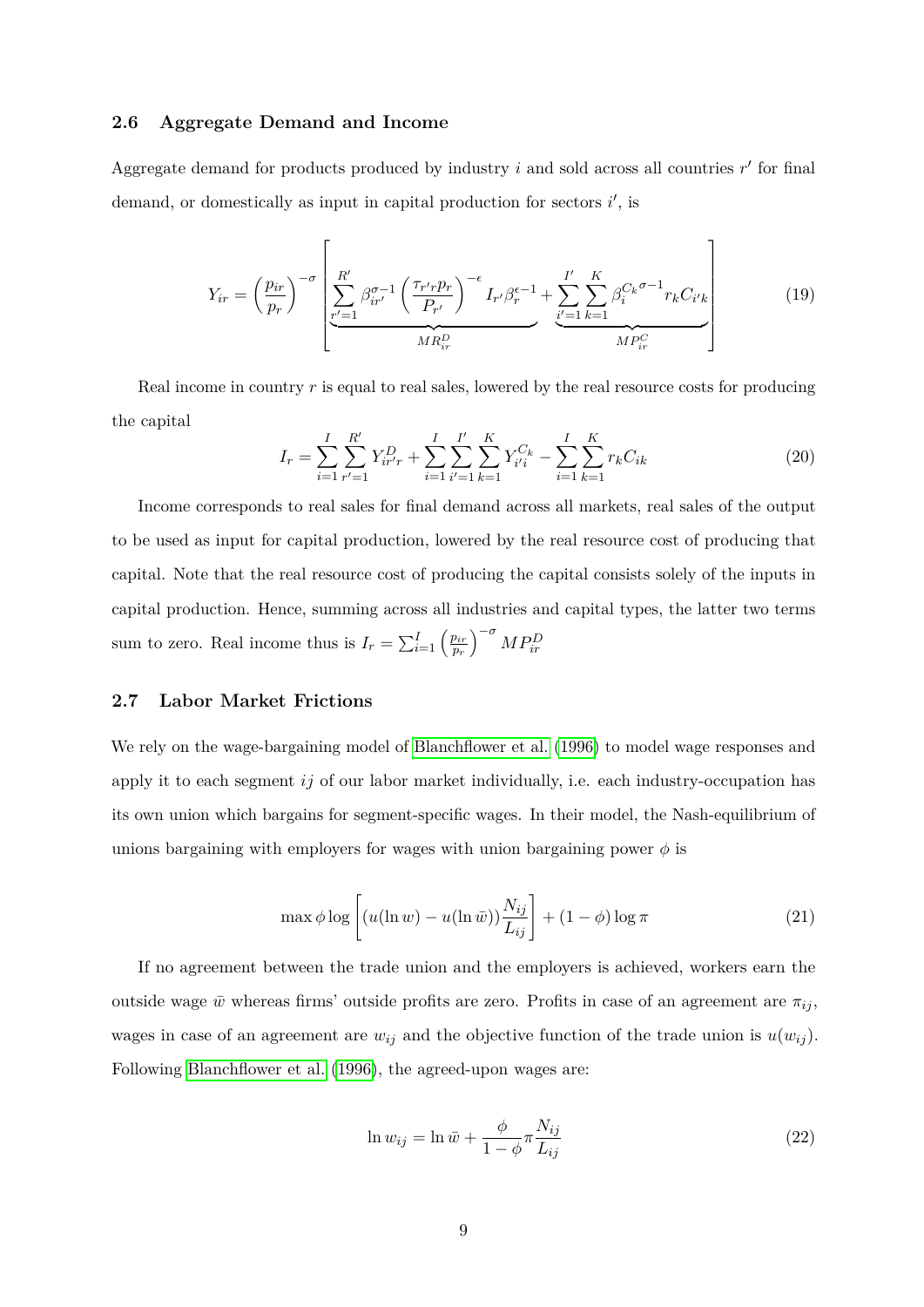That is, wages depend on outside wages  $\ln \bar{w}$  (e.g. unemployment benefits) and the employment rate  $\frac{N_{ij}}{L_{ij}}$ , where  $N_{ij}$  is employment and  $L_{ij}$  is the number of people searching for employment in segment *ij*. We can approximately rewrite this equation as a Wage Curve

$$
\ln w_{ij} = \beta_0 + \beta_1 \ln \bar{w} - \beta_2 \frac{\bar{u}}{1 - \bar{u}} \ln u_{ij}
$$
\n(23)

where  $u_{ij} = 1 - N_{ij}/L_{ij}$  is the unemployment rate,  $\bar{u}$  is the steady state unemployment rate and  $\beta_0$  is a constant which depends on the steady state values of the unemployment rate.

## <span id="page-10-0"></span>**2.8 Labor Supply**

Assume that each worker  $n = 1, 2, ..., N$  supplies  $\nu_{ijn}$  efficiency units of labor in segment *ij*. Workers receive utility from wages and expected employment chances,

$$
\log U = \gamma_1 \ln \frac{N_{ij}}{L_{ij}} + \gamma_2 \ln w_{ij} \nu_{ijn} \tag{24}
$$

If  $\gamma_1 = \gamma_2$ , workers focus on expected earnings, only. The probability of worker *n* to choose labor market segment *ij* over another labor market segment then is

$$
\Pr\left(\gamma_1 \ln \frac{N_{ij}}{L_{ij}} + \gamma_2 \ln w_{ij} + \gamma_2 \nu_{ijn} > \gamma_1 \ln \frac{N_{i'j'}}{L_{i'j'}} + \gamma_2 \ln w_{i'j'} + \gamma_2 \nu_{i'j'n}\right)
$$
(25)

Assuming that  $\ln \nu_{ijn}$  follows a type 1 extreme value distribution, we can estimate this as a multinomial choice model based on McFadden (1973, 1981). Following Berry (1994), we can further interpret this probability as the share  $s_{ij} = L_{ij}/\bar{L}$  of workers who choose a specific labor market segment:

$$
\ln s_{ij} - \ln s_{i'j'} = \gamma_1 \ln \frac{N_{ij}}{L_{ij}} + \gamma_2 \ln w_{ij} - \gamma_1 \ln \frac{N_{i'j'}}{L_{i'j'}} - \gamma_2 \ln w_{i'j'} + \gamma_2 \ln(\nu_{ij} - \nu_{i'j'}) \tag{26}
$$

$$
\ln L_{ij} = \gamma_1 \ln \frac{N_{ij}}{L_{ij}} + \gamma_2 \ln w_{ij} - \gamma_1 \ln \frac{N_{i'j'}}{L_{i'j'}} - \gamma_2 \ln w_{i'j'} + \ln L_{i'j'}
$$

$$
+ \gamma_2 \ln (\nu_{ij} - \nu_{i'j'}) \tag{27}
$$

We use the average of the labor market as the reference sector  $i'j'$  and estimate: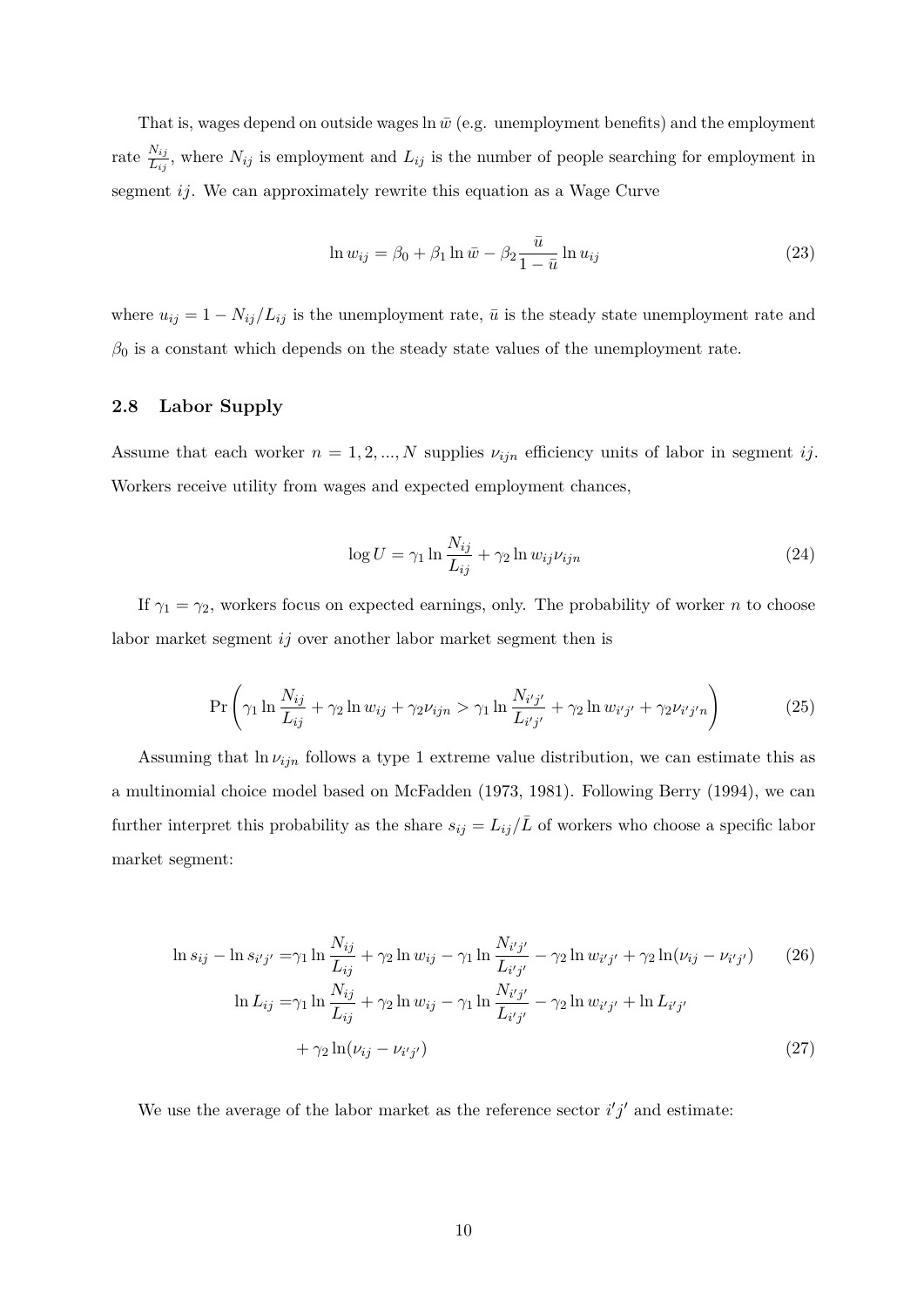$$
\ln \frac{L_{ij}}{\bar{L}} = \gamma_1 \left( \ln \frac{N_{ij}}{L_{ij}} - \ln \overline{N/L} \right) + \gamma_2 (\ln w_{ij} - \ln \bar{w}) + \gamma_2 (\ln \nu_{ij} - \ln \bar{\nu}) + \epsilon_{ij}
$$
(28)

where  $\overline{N/L}$  is the average employment rate in all other segments and  $\bar{w}$  are average wages in all other segments.

#### **2.9 Decomposition**

From our model, we can derive a decomposition of technology-induced aggregate employment changes (see Appendix [B](#page-34-0) for details):

<span id="page-11-0"></span>
$$
\Delta N = \mathbf{n} \underbrace{\left(\mathbf{I} - \frac{1}{1 + \eta \beta_2} \mathbf{B}\right)^{-1}}_{(5)} \underbrace{\mathbf{X}}_{(1) - (3)} \left(1 - \underbrace{\frac{\eta \beta_2}{1 + \eta \beta_2}}_{(4)}\right) \mathbf{c}
$$
(29)

Matrix **X** contains the additive labor demand effects  $(1)-(3)$  to be explained below,  $(4)$  reflects the wage response to those labor demand effects, and (5) reflects the labor supply response. We expect that a positive labor demand shock leads to rising wage, which reduce the positive employment effects. Moreover, we expect that a positive labor demand shock leads to increasing (decreasing) labor supply in that segment (all other segments), which raises (reduces) employment in that segment (all other segments).

**n** is an *ij* column-vector of initial employment  $L_{ij}$ , **X** is an  $ij \times i^*k$  matrix that represents the labor demand shocks, **B** is an  $ij \times ij$  matrix which represents the labor supply responses, and  $\mathbf{c}$  is an  $i^*k$  row-vector of changes in capital endowments. *i* and *j* represent the industries and occupations that are exposed to the shock, *i* ∗ represents the investing industry and *k* represents the capital type that industry  $i^*$  invests into.

More specifically, the matrix  $\bf{X}$  consists of the elements:

$$
X_{ij,i^*k} = -\frac{\alpha_{jk}}{\binom{1}{1}} + \eta \left(\alpha_{jk} - \sum_{j'=1}^{J'} \alpha_{j'k}\right) + a_i \sum_{j'=1}^{J'} \kappa_{j'|i^*\alpha_{j'k}} \ \forall \ i = i^*
$$
(30)

$$
X_{ij,i^*k} = b_{ii^*} \sum_{j'=1}^{J'} \kappa_{j'|i^*} \alpha_{j'k} \quad \forall \ i \neq i^* \tag{31}
$$

(32)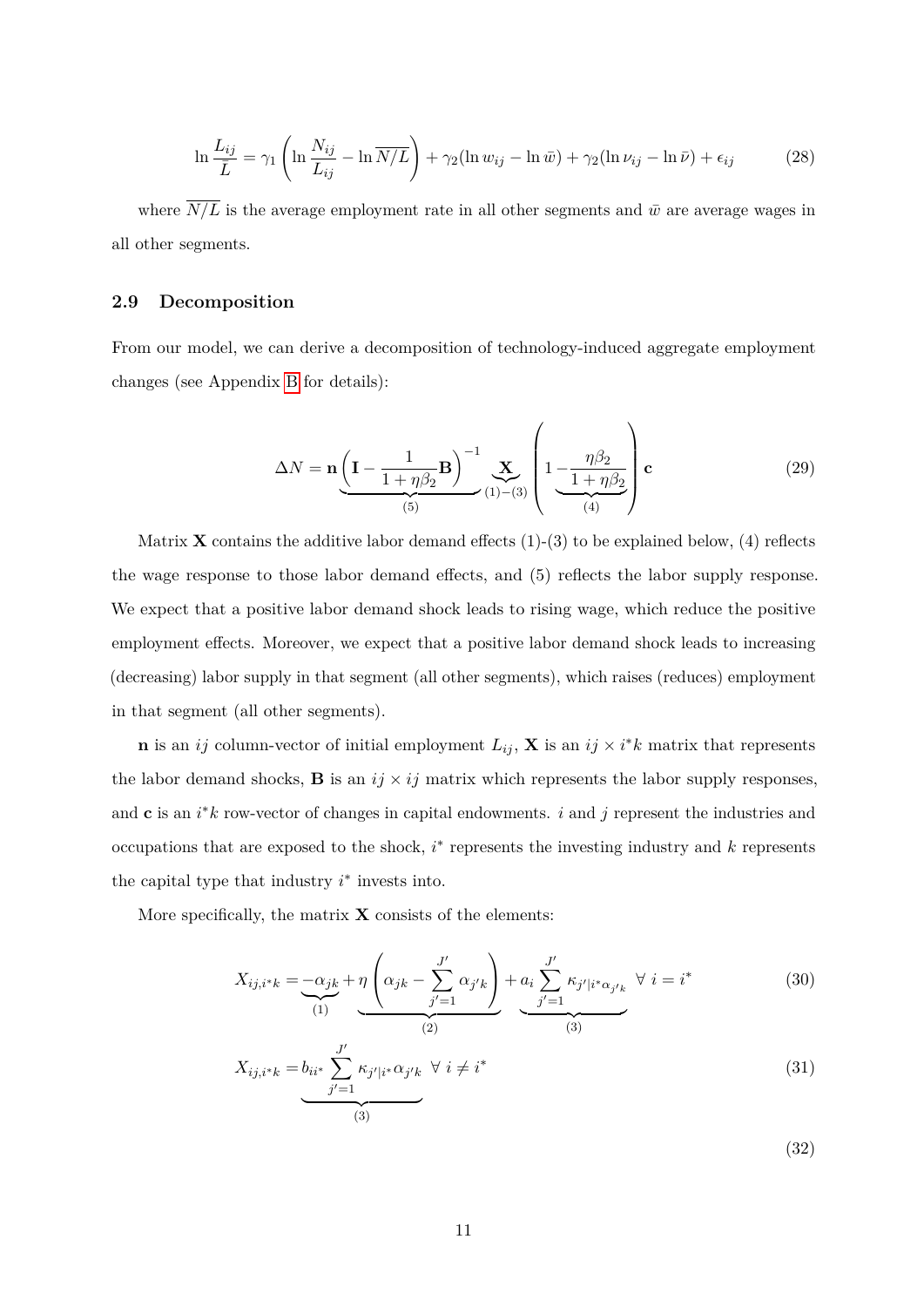where  $a_i$  and  $b_{ii^*}$  contain the product demand responses. Element (1) represents direct capitallabor substitution, (2) represents substitution between tasks, and (3) represent product demand effects that are induced by the capital investments.

We further use  $\mathbf{B} = \eta \beta_2 \hat{\mathbf{S}}^{\mathbf{L}} + \beta_2 \mathbf{A} - \beta_2 \mathbf{A} \hat{\mathbf{S}}^{\mathbf{L}}$ , where  $\hat{\mathbf{S}}^{\mathbf{L}}$  reflects wage effects induced by workers movements between segments (see Appendix [B](#page-34-0) for details) and matrix **A** consists of the elements

$$
A_{ij,i'j'} = (\eta - a_{ir})\kappa_{j'|i} \ \forall \ i = i'
$$
\n
$$
(33)
$$

$$
A_{ij,i'j'} = (\eta - b_{ii'})\kappa_{j'|i'} \ \forall \ i \neq i'
$$
\n(34)

Note that we can compute the decomposition for each segment *ij* separately by transposing the vector of initial employment **n**.

Based on equation [\(29\)](#page-11-0), we can decompose the aggregate change in employment ∆*N* into the labor demand effects ∆*Ndemand*, the wage response effect ∆*Nwage*, and the labor supply effect ∆*Nsupply* with

$$
\Delta N^{demand} = \mathbf{n} \mathbf{X} \mathbf{c} \tag{35}
$$

$$
\Delta N^{wage} = \mathbf{n} \left( \mathbf{I} - \frac{\beta_2}{1 + \eta \beta_2} \mathbf{A} \right)^{-1} \mathbf{X} \left( 1 - \frac{\eta \beta_2}{1 + \eta \beta_2} \right) \mathbf{c} - \Delta N^{demand}
$$
(36)

$$
\Delta N^{supply} = \mathbf{n} \left( \mathbf{I} - \frac{1}{1 + \eta \beta_2} \mathbf{B} \right)^{-1} \mathbf{X} \left( 1 - \frac{\eta \beta_2}{1 + \eta \beta_2} \right) \mathbf{c} - \Delta N^{wage} - \Delta N^{demand}
$$
(37)

As our model is based on constant aggregate labor supply, we can easily produce a decomposition of changes in the unemployment rate based on the labor demand decomposition:

$$
\Delta U = -\frac{\Delta N}{L} \tag{38}
$$

Moreover, we can derive an analogous decomposition of average wage changes

$$
\Delta \bar{w} = \left[ (1 + \beta_2) \mathbf{s}^{\mathbf{w}} - \mathbf{s}^{\mathbf{N}} - \beta_2 \mathbf{s}^{\mathbf{w}} \hat{\mathbf{S}}^{\mathbf{L}} \right] \left( \mathbf{I} - \frac{1}{1 + \eta \beta_2} \mathbf{B} \right)^{-1} \mathbf{X} \left( 1 - \frac{\eta \beta_2}{1 + \eta \beta_2} \right) \mathbf{c}
$$
(39)

where  $\mathbf{s}^N$  is an *ij* vector of the initial employment share of the segments and  $\mathbf{s}^w$  is an *ij* vector of wage-income shares of the segments.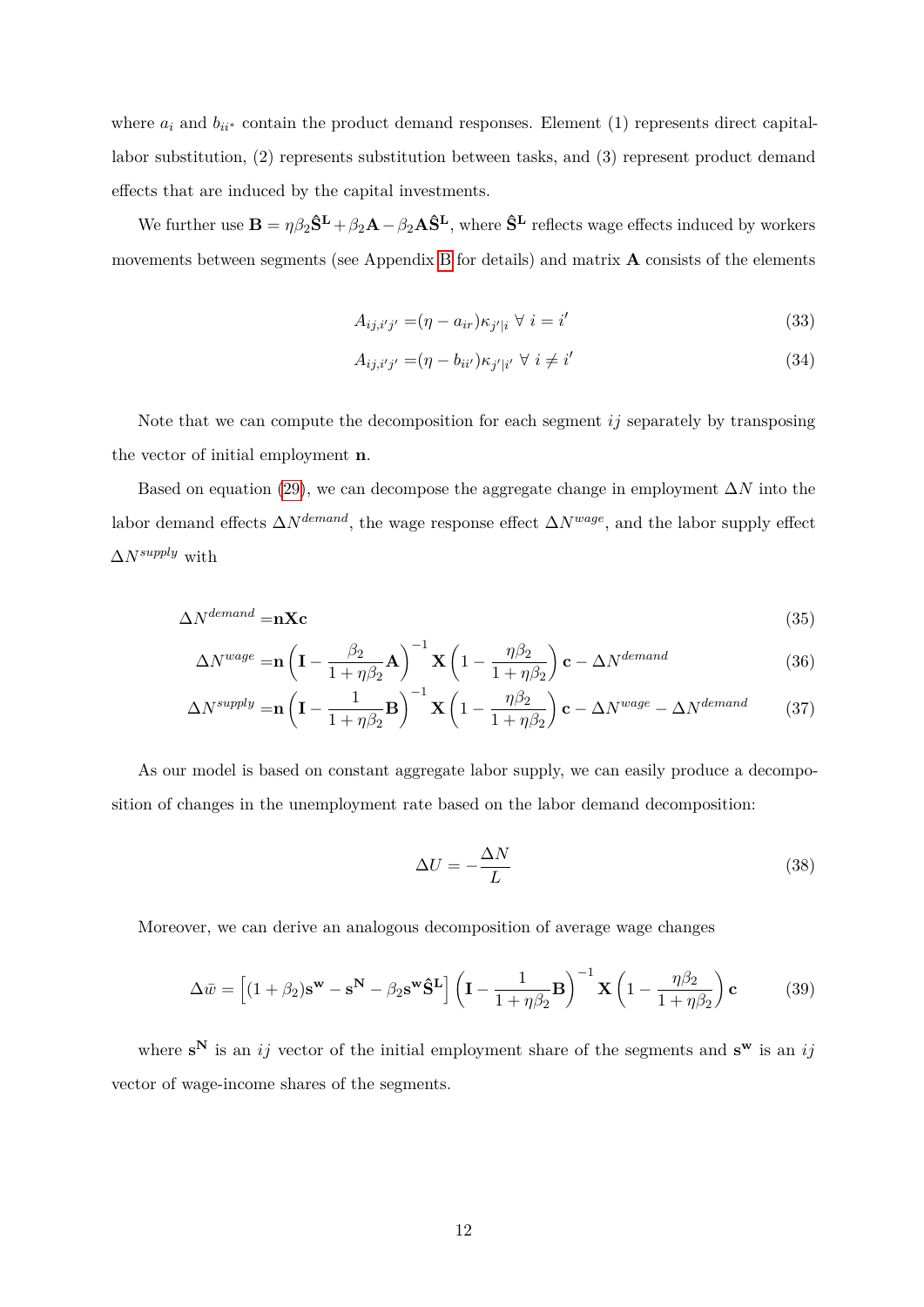# <span id="page-13-0"></span>**3 Data**

#### **3.1 IAB-ZEW Labour Market 4.0 Database**

Our main data source is the IAB-ZEW Labour Market 4.0 database, a linked employer-employee database. It combines a firm-survey with social-security records of the firms and their workers. We construct the data from two main sources including (1) "IAB-ZEW Labour Market 4.0" firm survey and (2) employment biographies from social security records (BeH). The data sources are described in detail below.

Firm survey. In order to gather unique information on modern technology investments, we conducted a representative "IAB-ZEW Labour Market 4.0" firm survey among 2032 firms between March-May 2016. Firms were randomly chosen from a pool of all German firms with at least 1 employee subject to social security contributions. The firm survey was stratified by firm size (4 categories), industrial sector (5 categories) and region (East/West Germany). For each cell, we conducted about 50 CATI-based interviews with mostly production managers or the firms' management. The response rate was 21 percent, although the reasons for non-participation were not associated with technology usage for X percent of the non-participating firms. The interviews lasted, on average, 30 minutes and covered questions around (1) the relevance of "new" digital technologies (including 4.0 technologies) (2) the degree of automation of work equipment (3) changes in firm labor demand regarding skills, tasks and competencies as well as (4) background characteristics including sales and profits. The information was gathered for the presence, past (before 5 years) and future (in 5 years).

The firm survey is the main data source for our technology (capital) measures. For this, we asked production managers to assess the shares of their overall production and electronic office and communication (O&C) equipment by degree of automation (compare Table [1\)](#page-14-0). Note that  $X\%$  of the firms use only production equipment, whereas  $Z\%$  use both. We conduct regressions in two versions. In a first version, we distinguish between production and O&C equipment. In a second version, we create an aggregated technology measure, where capital is defined as production equipment for producers and O&C equipment for service providers. For firms that use both, we calculate the average capital stock of firm *i* at time *t* as follows:  $k_{i,s,t} = \delta k_{i,s,t}^{O\&C} + (1+\delta)k_{i,s,t}^{prod}$ , where s represents the capital type  $s = 1, 2, 3$  and where  $\delta_j = 0.7$ for service providers and  $\delta_j = 0.3$  for producers. Capital type shares add up to 100%, that is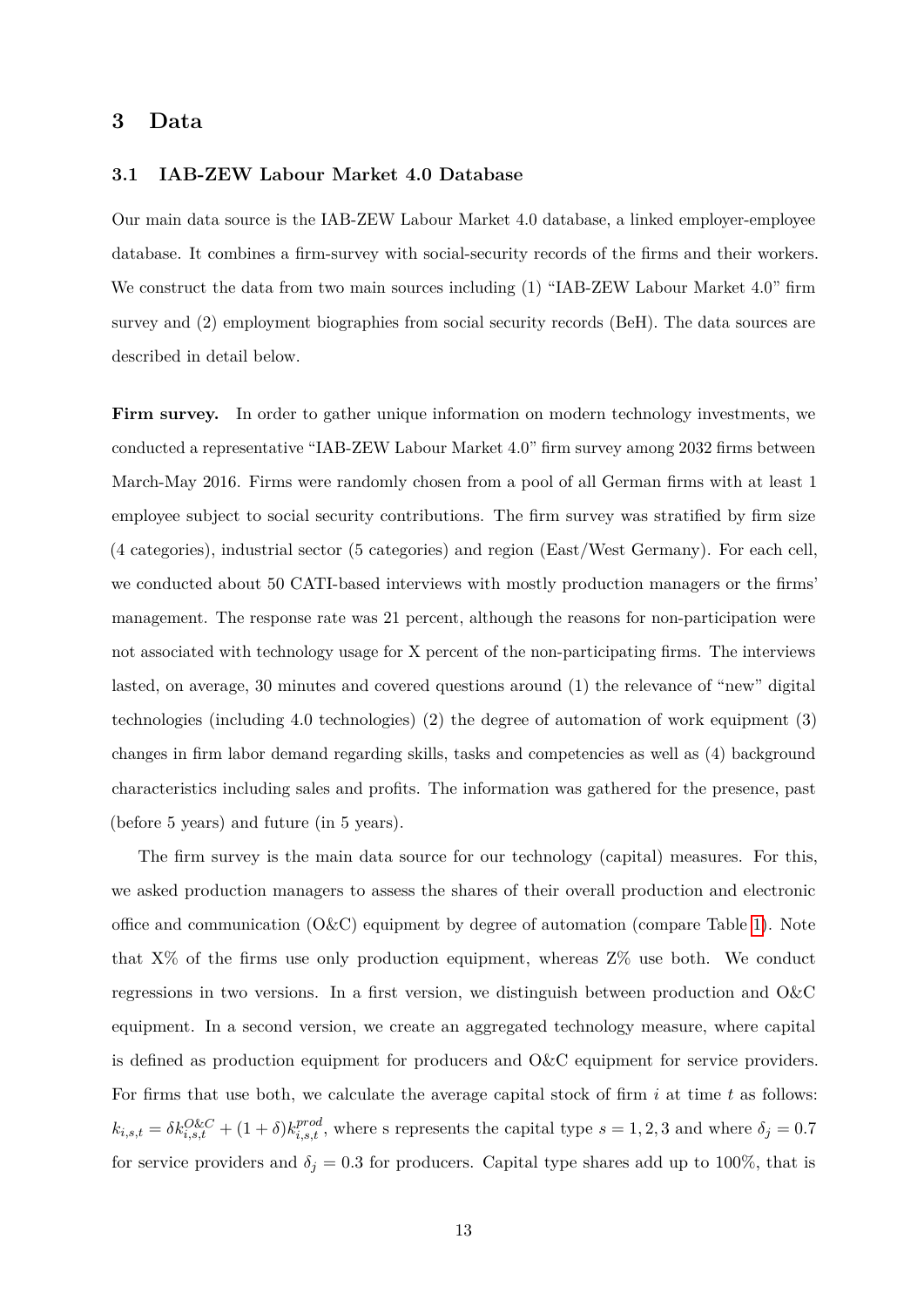| Production equipment (p)                                          | Electronic office and<br>communication equipment (d)                                                                                                        |  |  |
|-------------------------------------------------------------------|-------------------------------------------------------------------------------------------------------------------------------------------------------------|--|--|
| 1. manually controlled $(k_1^{prod})$                             | 1. not IT-supported $(k_1^{O\&C})$                                                                                                                          |  |  |
| e.g. drilling machine, motor vehicles                             | e.g. telephones, fax and copy machines                                                                                                                      |  |  |
| or X-ray machine                                                  | $\rightarrow$ humans are largely involved in work process                                                                                                   |  |  |
| $\rightarrow$ humans are largely involved in work process         |                                                                                                                                                             |  |  |
| 2. indirectly controlled $(k_2^{prod})$                           | 2. IT-supported $(k_2^{O\&C})$                                                                                                                              |  |  |
| e.g. CnC machines, industrial robots                              | e.g. computers, terminals, electronic checkout                                                                                                              |  |  |
| or process engineering systems                                    | systems or CAD-systems                                                                                                                                      |  |  |
| $\rightarrow$ humans are only indirectly involved in work process | $\rightarrow$ humans are only indirectly involved in work process                                                                                           |  |  |
| 3. self-controlled $(k_3^{prod})$                                 | 3. IT-integrated $(k_3^{Q\&C})$                                                                                                                             |  |  |
|                                                                   | e.g. analytic tools for Big Data, Cloud                                                                                                                     |  |  |
| e.g. production facilities up to Smart Factories,                 | Computing systems, internet platforms such as<br>Amazon, shop systems or Online-Markets<br>$\rightarrow$ work processes are largely performed automatically |  |  |
| Cyber-Physical Systems and Internet of Things                     |                                                                                                                                                             |  |  |
| $\rightarrow$ work processes are largely performed automatically  |                                                                                                                                                             |  |  |

<span id="page-14-0"></span>Table 1: Work equipment by automation degree

 $k_{i,s=1,t} + k_{i,s=2,t} + k_{i,s=3,t} = 100$ . For each capital type, we then calculate the log capital type share change as follows:  $\Delta k_{i,s} = \ln(k_{i,s,t} + 1) - \ln(k_{i,s,t-5} + 1)$ , where t=2016.

From the firm survey we further construct 5-year changes between 2011-2016 in log purchased goods and services (in Euros), revenues (in Euros) as well as value added defined as revenues minus purchased goods and services.

**Employment histories (BeH)** The survey data was linked to employment biographies from social security records (BeH) of all workers employed in the surveyed firms between 2011-2015. The data includes, among others, information on the employment status, earnings, occupation and industry of workers. In total, we observe 282,130 employees in any of the years between 2011-2015. We restrict the data to employment spells overlapping june 30th of a year, which leaves us with 950.795 worker-year observations. Based on the data, we calculate log changes between 2011 and 2015 in the number of firm-level workers, the number of firm-level workers by task domain, average log firm daily wages, average log firm occupation daily wages as well as average log daily industry wages  $(2$ -digit WZ08).<sup>[1](#page-14-1)</sup> As employment biographies for the year 2016 are not yet available, we multiply our four-year changes with 5/4. If no data is available for *w*<sub>*ij*,*t*−4 we take  $w_{i,t-3}$  and multiply  $\Delta \ln w_{ij}$  by (5/3) and so forth for t=2, t=1.</sub>

The task domain is defined based on a German expert data base BERUFENET of the Federal Employment Agency including detailed information on work tasks by 5-digit occupation [Dengler](#page-31-10) [and Matthes](#page-31-10) [\(2015\)](#page-31-10). For each occupation, we calculate the share of tasks falling into the following task domains: (1) analytic non-routine (2) interactive non-routine (3) cognitive routine (4) manual routine (5) manual non-routine. We then calculate 5-year changes in the number of employed

<span id="page-14-1"></span><sup>&</sup>lt;sup>1</sup>Wage imputation...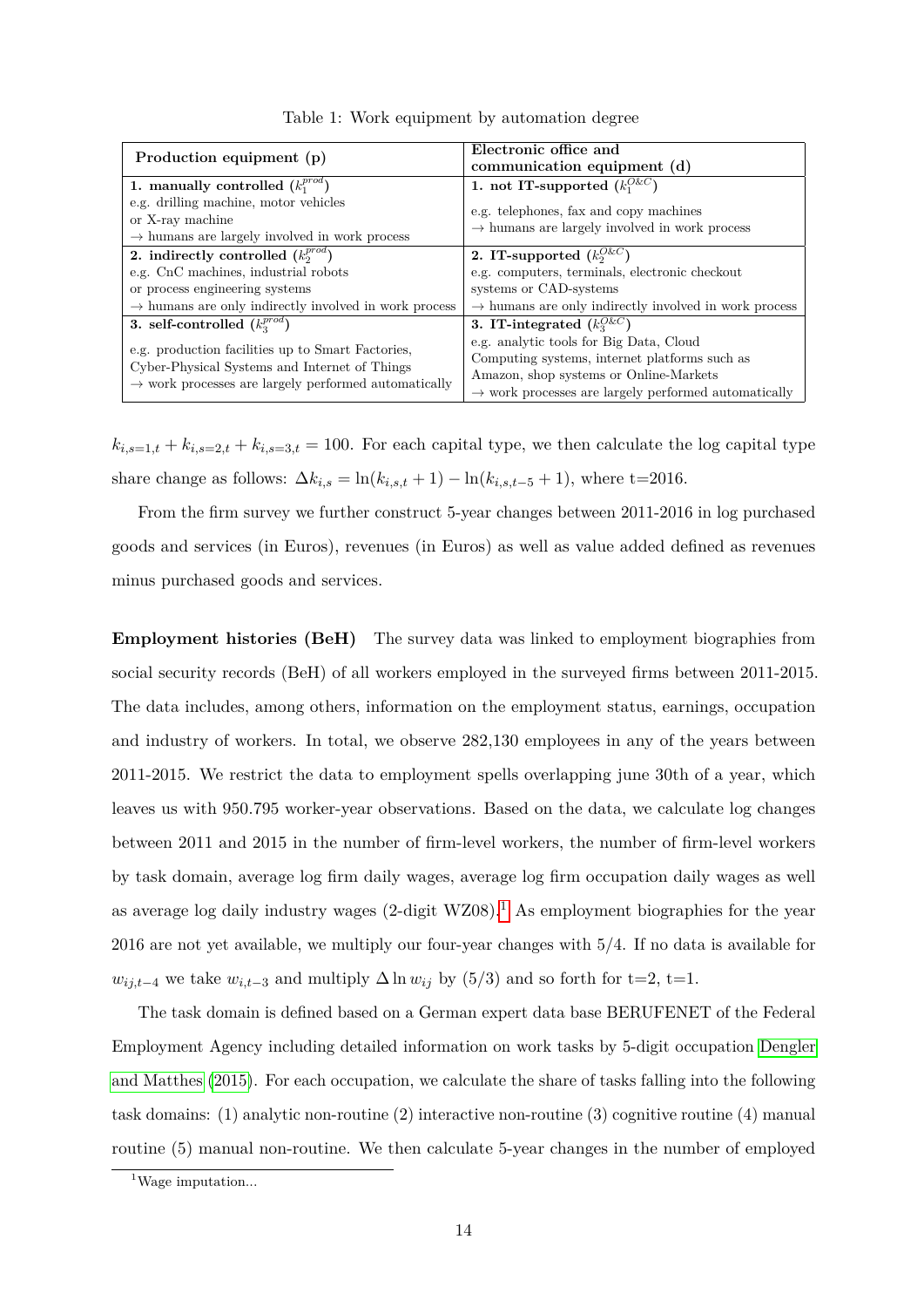workers as follows: Δ ln  $N_{ij} = (\ln(\sum_{k=1}^{K} \delta_{ijkt} N_{ijkt} + 1) - \ln(\sum_{k=1}^{K} \delta_{ijkt-4} N_{ijk,t-4} + 1))$  \* (5/4), where  $\delta_{ij}$  is individual k's share of task j at work and t=2015. We calculate wages in a similar manner.

## <span id="page-15-1"></span>**3.2 SIAB**

As our second main data source, we use the Sample of Integrated Labor Market Biographies (SIAB 7514) from the IAB. This is a sample of the social security records for the time period 1975 to 2014 for Germany. This data provides more information on employment, wages and worker mobility than the "IAB-ZEW Labour Market 4.0" Database.

The first main indicator which we derive from this data is employment at the occupation- and industry level  $N_{ijt}$  for each year *t*. We differentiate between  $i = 1, \ldots, 13$  sectors and  $j = 1, \ldots, 5$ occupations. For the occupations, we classify each occupation according to the main task out of five task domains as provided by [Dengler and Matthes](#page-31-10) [\(2015\)](#page-31-10). For merging the information from Dengler and Matthes (2015), we use the KldB2010 on the 3-digit level as the occupational classification. However, we have to deal with a relevant structural break in 2011/2012 because employment spells ending after the 30th of Nov 2011 are classified according to KldB 2010 while employment spells ending before that date are classified according to KldB 1988. Although the KldB2010 time series has been extended before 2012 based on some recoding, there are much more missings in the KldB2010 in 2011 (and to a lesser extent in 2012) than in any other year due to the introduction of the new classification scheme [\(Ganzer et al., 2017,](#page-32-4) p. 9). We reduce these missings by backward and forward extrapolation if people stayed in the same firm, i.e. the firm counter remains unchanged for two consecutive employment spells. Similarly, we fill in related missing for the part-time status of the worker. We analogously apply backward and forward extrapolation, but extrapolate information only if in addition to staying in the same firm, the daily gross wage changed less than 10% (up or down) between two consecutive observations.

Our second main indicator from this data are wages. The data provides reliable information on daily gross wages. However, wages are reported only up to the social security contribution limit. We therefore follow [Card et al.](#page-31-11) [\(2013\)](#page-31-11) and [Dustmann et al.](#page-31-12) [\(2009\)](#page-31-12) by applying Tobit regressions to impute wages above this limit.<sup>[2](#page-15-0)</sup> Moreover, we only have gross daily wages, hence always mixing a wage component and an hours of work component. Hence, in order to eliminate

<span id="page-15-0"></span> $2$ We would like to thank Johann Eppelsheimer and Wolfgang Dauth for providing us their code for the wage imputation.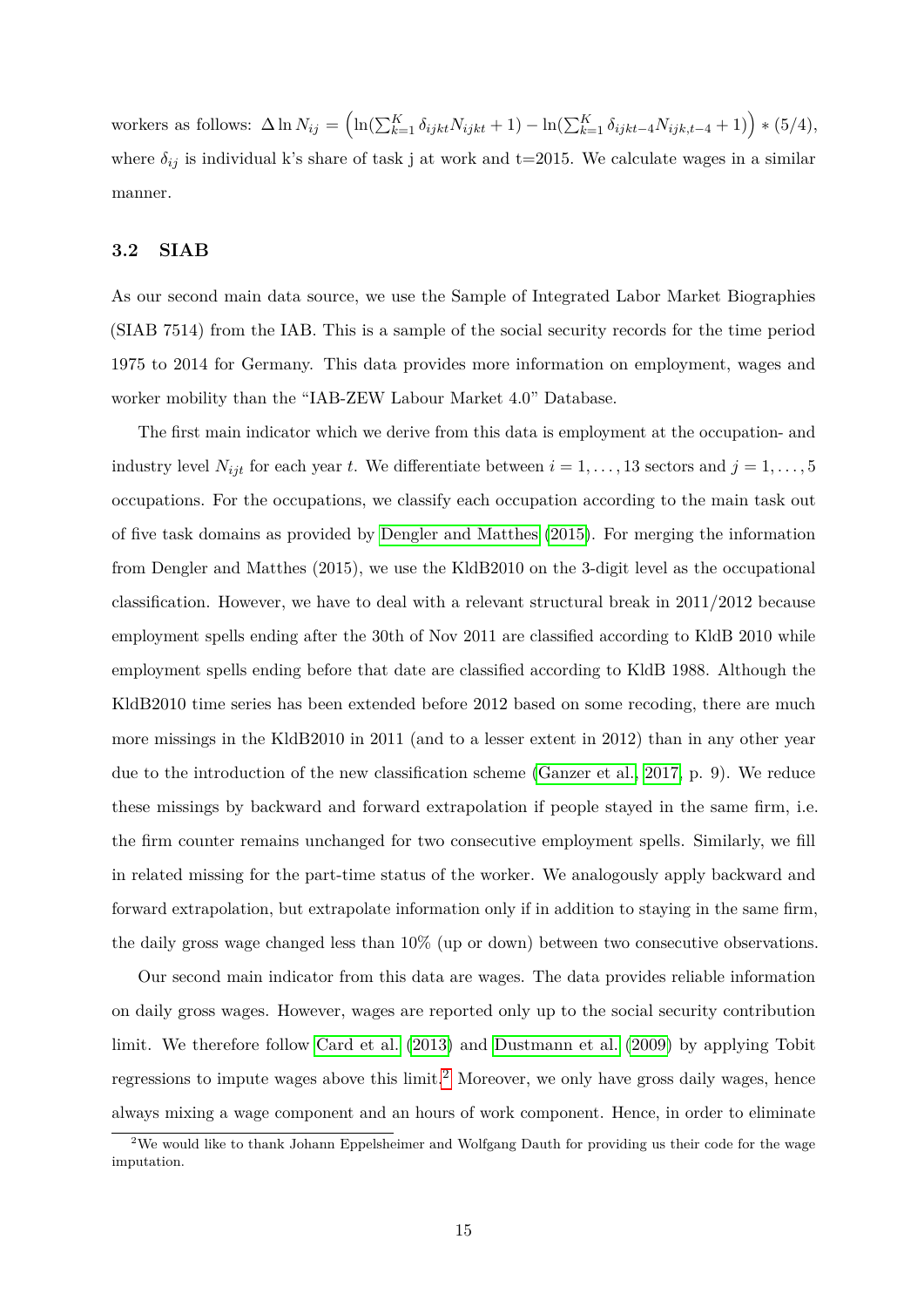the hours component and the corresponding bias for the estimation of some structural equations (such as the wage curve, see [4.3\)](#page-21-0), we also calculate cell-specific wage levels for full-time workers only.

Our third main indicators is unemployment (or non-employment). While the social security records provide very reliable information on employment and wages, they used to report unemployment only if workers register as unemployed and receive unemployment benefits or unemployment assistance. Hence, there exist spells where workers are neither employed, nor reported as unemployed in the data despite being unemployed and seeking employment. Since 2007<sup>[3](#page-16-0)</sup>, however, the data includes additional spell information whenever people are registered at the employment agency as seeking employment (ASU information). For the estimation of the labour supply function, we hence rely on this information and apply a narrow definition of non-employment (nNE) following implementation A of [Kruppe et al.](#page-32-5) [\(2007\)](#page-32-5). We define a period of unemployment as each uninterrupted unemployment period as shown in the ASU information (unemployed and looking for job). Minor jobs as well as internships parallel to ASU are being ignored and still count as unemployment period, while all other forms of employment parallel to ASU dominate ASU. In a more refined concept (concept 2/3), [Kruppe et al.](#page-32-5) [\(2007\)](#page-32-5) also ignore employment spells if working hours is less than 15 hours/week, but working time information for the relevant years is imprecise and has many missings in 2011. Hence, we exclude all ASU spells with parallel employment spells from socially insured employment irrespective of working hours.

Based on this unemployment definition, we construct cell-specific labor supply as the sum of employees and unemployed in each cell *ij* (industry-occupation). The key problem is that we do not know where unemployed workers seek employment. To cope with this, we apply two different approaches. In the first approach, we use the occupation and industry of the previous job of each unemployed to define their occupational and sectoral affiliation during unemployment. In the second approach, labor supply in cell *ij* is employment in that cell plus a weighted sum of unemployed in all other cells. The weights correspond to the observed job mobility of workers between cells, so that the resulting number reflects the number of unemployed workers who likely seek employment in cell *ij* given their previous occupational and sectoral affiliation. In order to ensure a sufficiently large sample, we calculate worker mobility by exploiting all job transitions irrespective of whether its job-to-job or job-unemployment-job transition. Moreover, we pool job transitions from two years and also pool some *ij*-cells in order to ensure statistically

<span id="page-16-0"></span> $3$ The informatoin was also available between 1999 and 2003/4.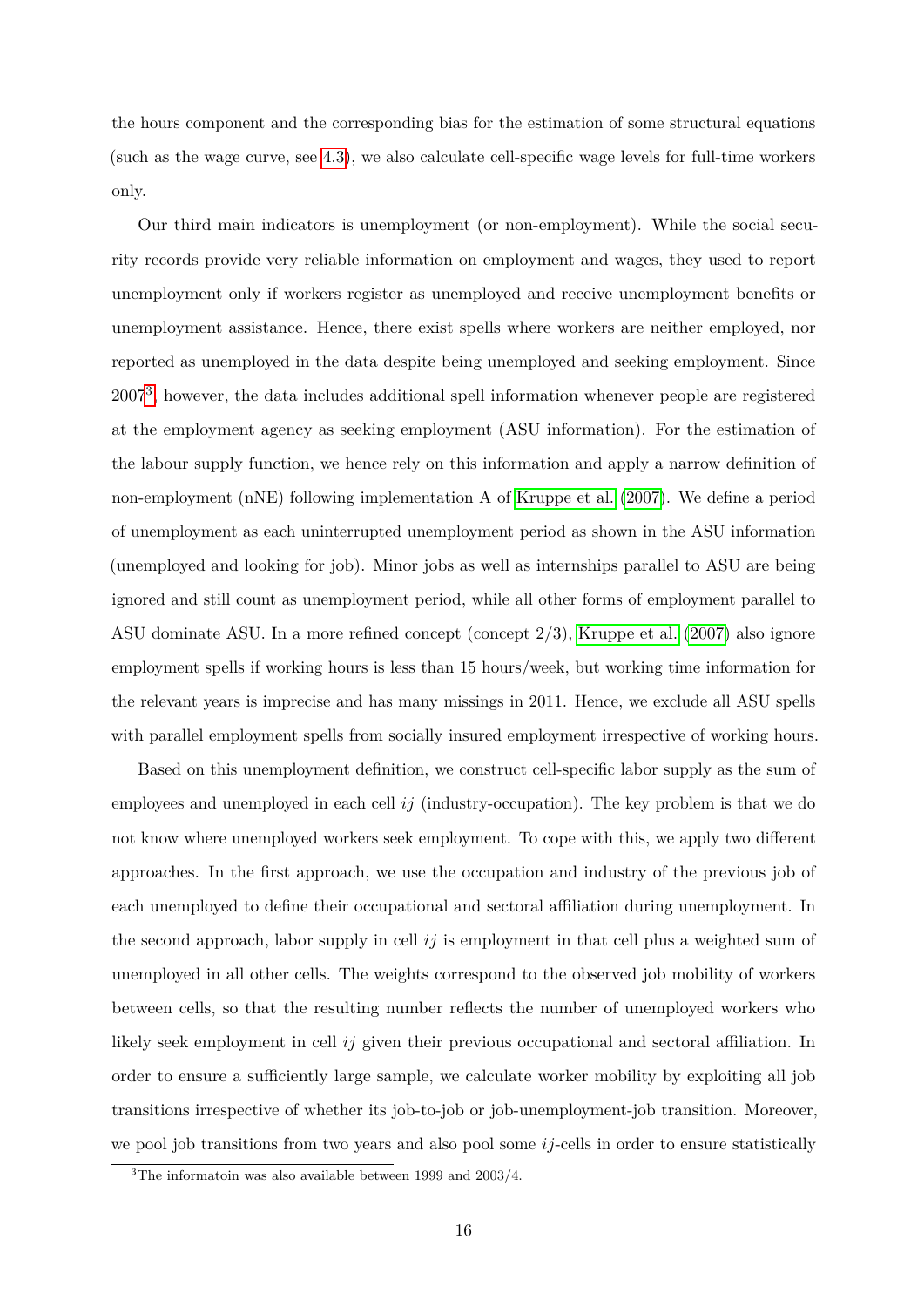reliable transition probabilities. Hence, unemployed job seekers with a certain cell-affiliation are redistributed to other cells according to a (time varying) transition probability. Applying these weights yields a weighted labor supply (wL).

## **3.3 Auxiliary Data**

In addition to this, we use several auxiliary data sets:

**World Input-Output Database (WIOD):** We use the 2013 revision<sup>[4](#page-17-1)</sup> of the WIOD [\(Timmer](#page-32-6) [et al., 2015\)](#page-32-6) to get international trade flows at the industry level between Germany and 39 other countries, marginal costs (wages per value added) at the country and industry level, and local income in the destination countries. Moreover, we derive several shares from the data that are required for constructing other variables and for the decomposition: Shares of exporter-specific imports in importers' price index, shares of industries in the countries' price index, share of final demand in total sales by industry, share of intermediates demand in total sales by industry, share of importer country in the total sales of the exporter country, and share of industries in total income. We convert all values to Euros and deflate them to 1995 Euros using the exchange rate and deflators available in the WIOD.

**EU KLEMS:** We use the EU KLEMS September 2017 release to get industry-specific depretiation rates as well as industry-specific capital stock information.

# <span id="page-17-0"></span>**4 Empirical Implementation**

## **4.1 Labor Demand**

Below, we present our preliminary estimates of our labor demand equation from Section [2.1.](#page-4-1) *Currently, we are preparing the data from our firm survey to implement the labor demand equation. As this process is not finalized, we instead present a preliminary analysis which relies on the classical Routine-Task-Intensity approach following [Gregory et al.](#page-32-2) [\(2016\)](#page-32-2). We will update this section and apply our labor demand specification from Section [2.1](#page-4-1) once the data preparation has been finalized.*

<span id="page-17-1"></span><sup>4</sup>The socio-economic accounts of the WIOD currently are only available for the 2013 revision, they will become available for the 2016 revision not before December 2017. We will update the database once they are available.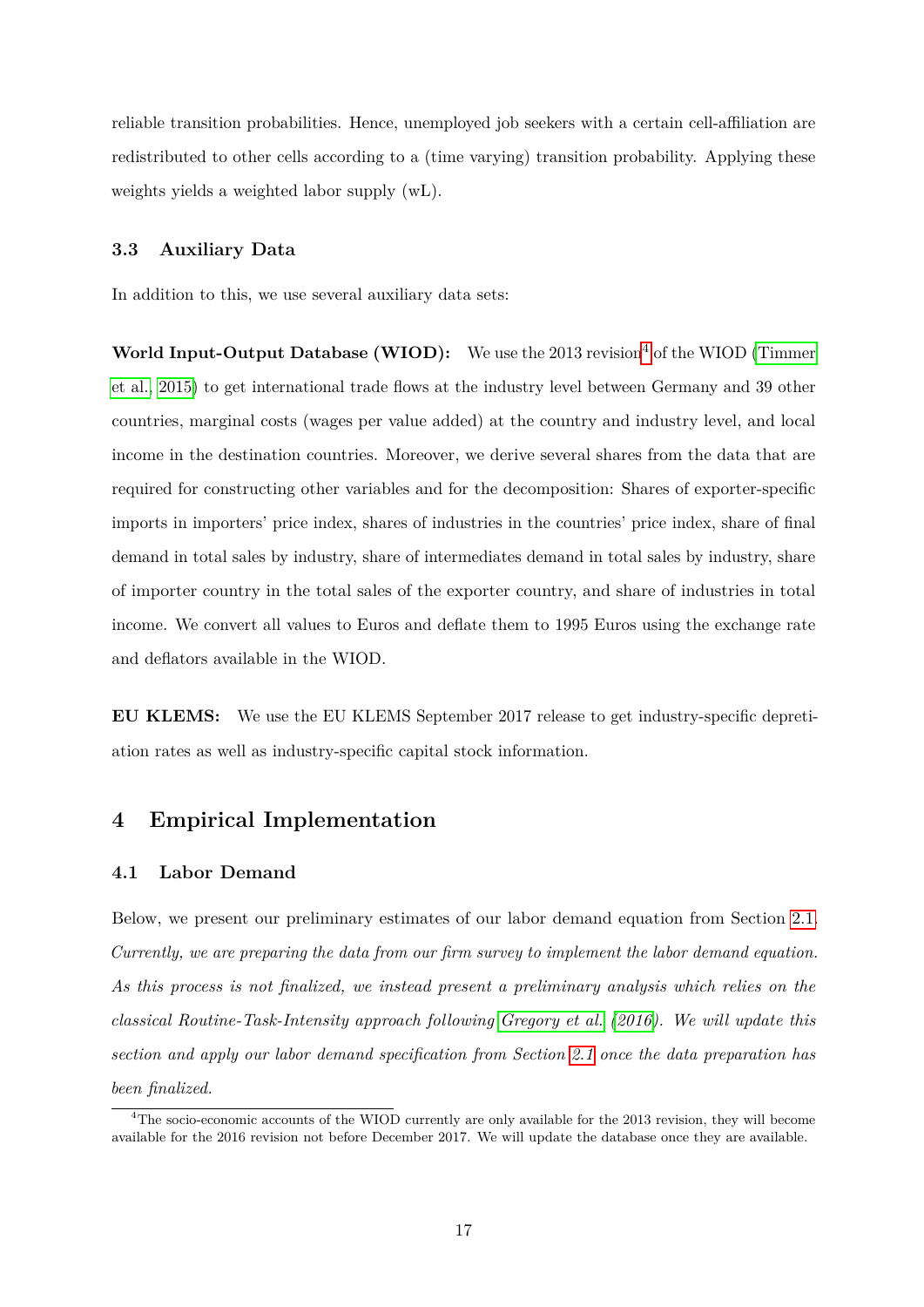Our preliminary labor demand equation is

<span id="page-18-0"></span>
$$
\ln N_{ijt} = \beta_1 \ln Y_{it} + \beta_2 \ln p_{it} + \beta_3 \ln w_{ijt} + \beta_4 t + \beta_5 RTI_{ij} \times t + \beta_i + \beta_j + \epsilon_{ijt}
$$
(40)

where  $N_{ijt}$  is employment in industry *i* and occupation *j* in year *t*,  $Y_{it}$  is value added,  $w_{ijt}$  are wages,  $p_{it}$  are industry-level marginal costs, and RTI is the routine task intensity of occupationindustry *ij*. Following [Gregory et al.](#page-32-2) [\(2016\)](#page-32-2), we thus approximate occupation-industry specific capital price changes using the initial routine intensity of the cells. The idea of this approach is that cells which more strongly rely on routine tasks, have larger potentials for automation via algorithms and thus profit more from declining prices for processing power.

Estimation results are presented in Table [2.](#page-19-0) The first column is an OLS-estimation of Equation [\(40\)](#page-18-0) including industry and occupation dummies and a time trend. The second column is as column (1), but uses an IV approach that takes account of potential endogeneity of value added and marginal costs. Our IV for industry-level marginal costs are average industry marginal costs of selected other countries. This IV captures common technology-driven trends in industry costs. We use two alternative sets of countries for this IV.[5](#page-18-1) Our IV for industry-level value added is the industry-specific capital stock as reported in the 2013 revision of the WIOD. Since the corresponding capital data is available only until 2007 so far, the IV estimations are restricted to a period of 1999 to 2007 whereas the OLS estimations capture the period from 1999 until  $2011<sup>6</sup>$  $2011<sup>6</sup>$  $2011<sup>6</sup>$ 

The third column is a Fixed Effects Panel estimation of Equation [\(40\)](#page-18-0), and the last column an instrumented version of column (3) where the instruments are chosen as discussed above. In all specifications, RTI has a negative effect on employment, as expected: The more routine an occupation-industry cell, the lower the overall employment growth, since these cells face stronger declines in capital prices so that they face stronger substitution of labor by capital. The coefficient is -0.005 in our preferred specification (column 3), which suggests that labor demand growth is lower by 0.5 percentage points in occupation-industry cells which have a routine intensity that is higher by one standard deviation. Our coefficient on value added is close to unity, as predicted by our theory. The coefficient on marginal costs corresponds to the elasticity of substitution between tasks, *η*, and is 0.82 in our preferred specification (column 3). This is close to comparable estimates by [Gregory et al.](#page-32-2) [\(2016\)](#page-32-2) and [Goos et al.](#page-32-3) [\(2014\)](#page-32-3). Moreover,

<span id="page-18-1"></span><sup>&</sup>lt;sup>5</sup>Our first set of countries comprises India, Indonesia, Mexico and Brasil; our second set of countries comprises Australia, Canada, Japan and Korea.

<span id="page-18-2"></span> $6$ We will update this as soon as the 2016 revision of the WIOD data becomes available. Moreover, once we estimate labor demand based on the firm survey, we will focus on the more recent period from 2011 onwards.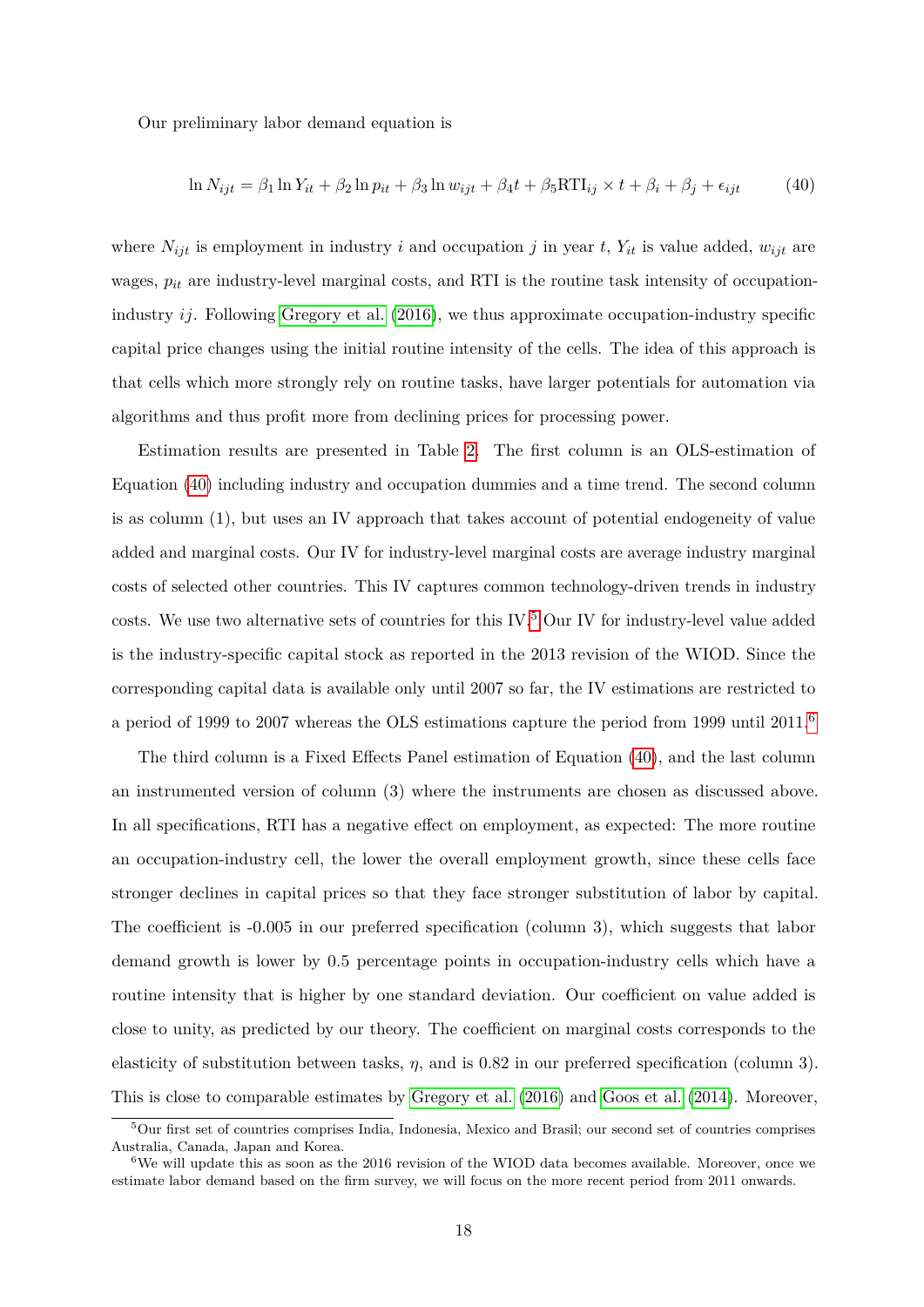|                                    | (1)          | $\left( 2\right)$              | (3)          | (4)                         |  |  |
|------------------------------------|--------------|--------------------------------|--------------|-----------------------------|--|--|
|                                    | ols RTI2 P3  | $iv_{cs}$ <sub>RTI2</sub> $P3$ | $FE_RTI2_P3$ | $IV3$ <sub>_RTI2</sub> $P3$ |  |  |
|                                    |              |                                |              |                             |  |  |
| <b>VARIABLES</b>                   | $ln_N$ _ij   | $ln_N$ _ij                     | $ln_N$ _ij   | $ln_N$ _ij                  |  |  |
|                                    |              |                                |              |                             |  |  |
| $std_RTI2_t$                       | $-0.0472***$ | $-0.0585***$                   | $-0.00515*$  | $-0.000822$                 |  |  |
|                                    | $(-2.690)$   | $(-2.624)$                     | $(-1.949)$   | $(-0.0990)$                 |  |  |
|                                    | 0.00910      | 0.00868                        | 0.0557       | 0.921                       |  |  |
| $ln_N-VA$                          | $0.785***$   | $0.969***$                     | $0.828***$   | $0.657*$                    |  |  |
|                                    | (4.085)      | (3.543)                        | (8.020)      | (1.672)                     |  |  |
|                                    | 0.000125     | 0.000396                       | $\Omega$     | 0.0945                      |  |  |
| ln P3 ir                           | $0.761**$    | $1.148**$                      | $0.816***$   | 4.239                       |  |  |
|                                    | (2.528)      | (1.992)                        | (4.843)      | (0.892)                     |  |  |
|                                    | 0.0139       | 0.0464                         | 8.47e-06     | 0.372                       |  |  |
| $ln\_wft\_ij$                      | $-0.670$     | $-0.672$                       | $-0.909***$  | $-0.497$                    |  |  |
|                                    | $(-1.525)$   | $(-1.493)$                     | $(-2.973)$   | $(-0.516)$                  |  |  |
|                                    | 0.132        | 0.135                          | 0.00415      | 0.606                       |  |  |
| Constant                           | $8.856***$   | $9.617***$                     | $10.46***$   | 25.17                       |  |  |
|                                    | (4.619)      | (3.123)                        | (7.352)      | (1.246)                     |  |  |
|                                    | $1.92e-05$   | 0.00179                        | $4.47e-10$   | 0.213                       |  |  |
|                                    |              |                                |              |                             |  |  |
| Observations                       | 1,105        | 845                            | 1,105        | 845                         |  |  |
| R-squared                          | 0.590        | 0.591                          | 0.476        | 0.978                       |  |  |
| N                                  | 1105         | 845                            | 1105         | 845                         |  |  |
| <b>Sector Dummies</b>              | ✓            |                                |              |                             |  |  |
| Occupation Dummies                 |              |                                |              |                             |  |  |
| Number of Cells                    |              |                                | 65           | 65                          |  |  |
| Robust t-statistics in parentheses |              |                                |              |                             |  |  |

<span id="page-19-0"></span>Table 2: Labor Demand Results

Robust t-statistics in parentheses \*\*\* p*<*0.01, \*\* p*<*0.05, \* p*<*0.1

the coefficient on wages is negative, as expected: higher wage costs imply lower labor demand.

# **4.2 Product Demand**

We separate the product demand equation from Section [2.4](#page-7-0) into two parts, one at the countrycountry-trade-flow level and one at the country-country-industry-trade-flow level to correctly estimate the two parameters of interest:  $\epsilon$ , the elasticity of substitution between countries' goods bundles in consumption is estimated at the first level whereas  $\sigma$ , the elasticity of substitution between industries within those goods flows is estimated at the second level.

For the country-country-trade-flow level, we estimate

$$
\ln Y_{r'r} = -\epsilon \ln \frac{p_r}{P_{r'}} - \epsilon \ln \tau_{r'r} + \ln I_r + (\epsilon - 1) \ln \beta_r \tag{41}
$$

where  $Y_{r'r}$  are the sales of country *r* (Germany, only) to country *r'* (all 40 countries including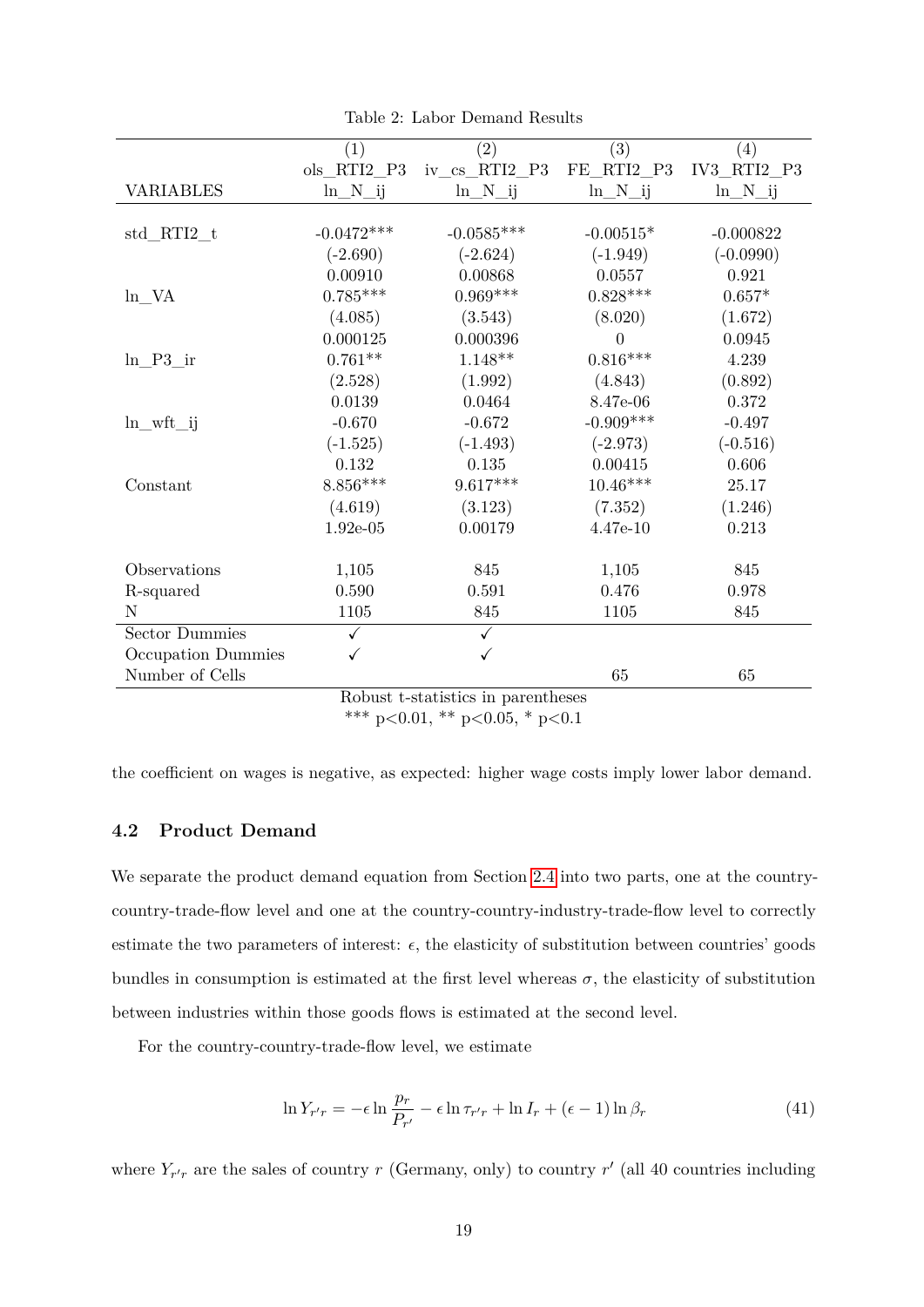| Variable                        |       | FE       | FE IV    | Pooled   | Pooled IV |
|---------------------------------|-------|----------|----------|----------|-----------|
| $I_{r't}$                       | coef. | 1.035    | 1.119    | 0.875    | 0.965     |
|                                 | t     | 60.700   | 44.360   | 10.180   | 7.920     |
|                                 | р     | 0.000    | 0.000    | 0.000    | 0.000     |
| $\frac{p_{rt}}{P_{r't}}$<br>ln. | coef. | $-0.034$ | $-0.204$ | 0.008    | $-0.209$  |
|                                 | t.    | $-3.110$ | $-6.100$ | 0.320    | $-1.680$  |
|                                 | р     | 0.002    | 0.000    | 0.753    | 0.093     |
| N                               |       | 680      | 680      | 680      | 680       |
| $R^2$                           |       | 0.862    |          | 0.990    | 0.985     |
| $D$ ummies/FE                   |       | $r'$ , t | r', t    | $r'$ , t | $r'$ , t  |

<span id="page-20-0"></span>Table 3: Product Demand Equation - Results (1)

Germany),  $p_r$  are marginal costs,  $P_{r'}$  is the consumer price, and  $I_{r'}$  is local income. A main threat to identification of  $\epsilon$  is the potential endogeneity of relative prices (marginal costs). We apply an instrumental variable approach and rely on a Bartik-type IV. Specifically, we use world marginal costs at the industry level and reweight it using national industry shares in 1995 as a measure for  $p_r$  and we proceed analogously for  $P_{r'}$ . We then calculate the log ratio of the two and use it as an IV for  $\ln \frac{p_r}{P_{r'}}$ . This IV is based on the idea that there exist world-wide shocks to industry-specific marginal costs due to general technological developments, so that we can use changes in other countries' industry-specific cost structures as an IV for changes in Germany's cost structures.

Using these data, we estimate

$$
\ln Y_{r'rt} = -\beta_1 \ln I_{r't} + \beta_2 \ln \frac{p_{rt}}{P_{r't}} + \beta_{r'} + \beta_t + \varepsilon
$$
\n(42)

for the time period 1995-2011 for the 13 SIAB-sectors using data for Germany and 39 trading partners r' of Germany. This serves as a preliminary implementation until the updated socio*economic accounts of the WIOD's 2016 revision with more recent data is available.*

We implement the model as a Fixed Effects Panel Model and as a Pooled Panel Model, both with and without IVs. Preliminary results are shown in Table [3.](#page-20-0) The results for  $\beta_2$  are close to 0.2 both IV approaches, whereas  $\beta_1$  is close to 1, as predicted by the theory. This implies that the elasticity of substitution between countries' goods bundles is  $\epsilon \approx 0.2$ .

For the second part, we estimate the shares of industries in Germany's trade flows

$$
\ln \frac{Y_{ir'r}}{Y_{r'r}} = -\sigma \ln \frac{p_{ir}}{p_r} + (\sigma - 1) \ln \beta_{ir'}
$$
\n(43)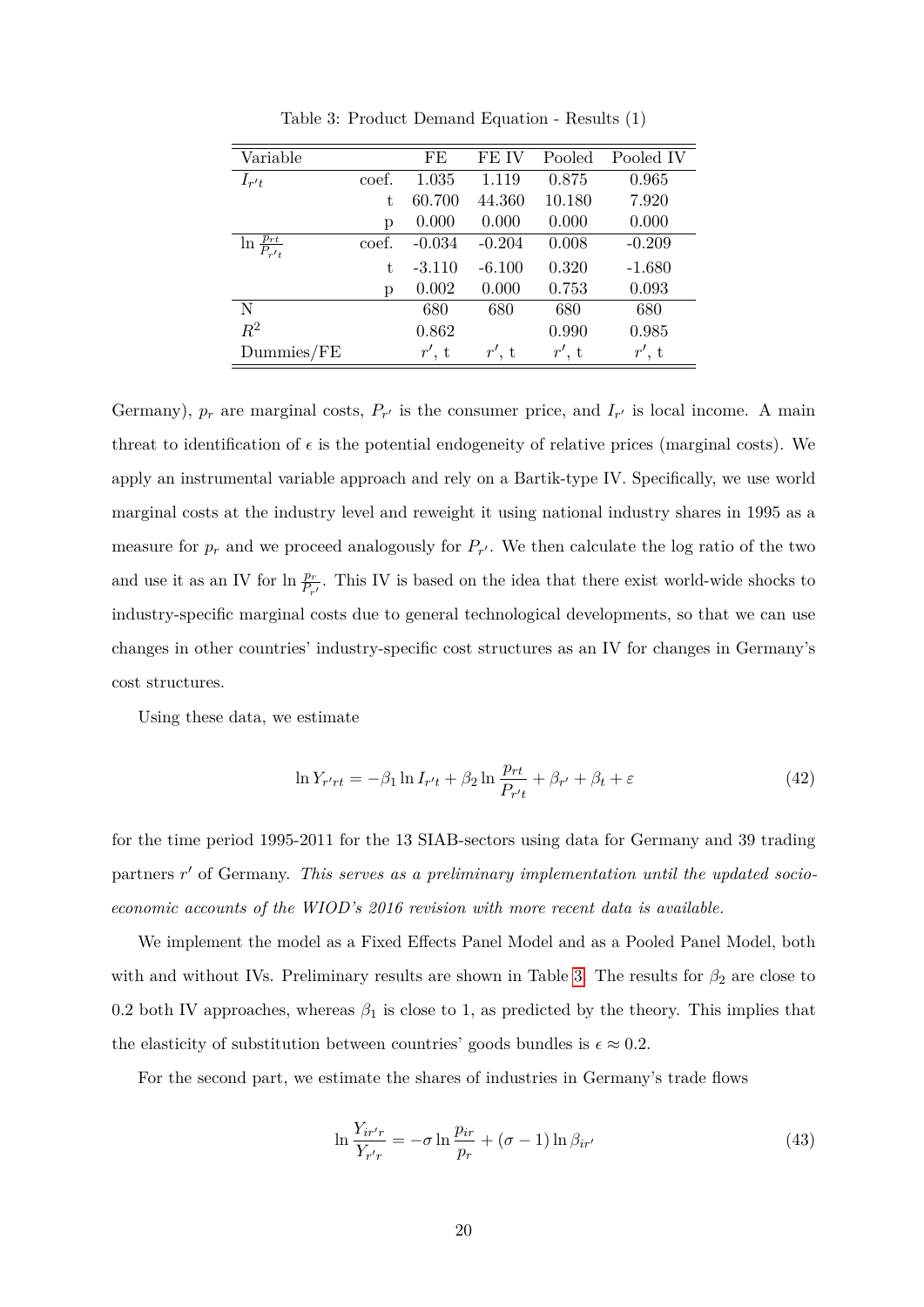| Variable                     |       | FE                | FE IV             | Pooled      | Pooled IV |
|------------------------------|-------|-------------------|-------------------|-------------|-----------|
| $\ln \frac{p_{irt}}{p_{rt}}$ | coef. | 0.064             | $-0.352$          | 0.054       | $-0.469$  |
|                              | t.    | 1.520             | $-1.690$          | 0.630       | $-1.080$  |
|                              | р     | 0.128             | 0.091             | 0.533       | 0.281     |
| N                            |       | 20338             | 17946             | 20338       | 17946     |
| $R^2$                        |       | 0.024             |                   | 0.738       | 0.737     |
| $D$ ummies/ $FE$             |       | $r' \times i$ , t | $r' \times i$ , t | $r'$ , i, t | r', i, t  |

<span id="page-21-2"></span>Table 4: Product Demand Equation - Results (2)

where  $Y_{ir'r}$  are the sales of industry *i* and Country *r* (Germany, only) to country *r'* (all 40) countries including Germany), *pir* are marginal costs (wages per value added) in industry *i* and country *r*, and the remaining variables are as before. To cope with the endogeneity of  $\ln \frac{p_{ir}}{p_r}$ we apply an instrumental variable strategy, using a Bartik-type IV. specifically, we use relative industry-to-national marginal costs in other countries as an IV for relative industry-to-national marginal costs in Germany.<sup>[7](#page-21-1)</sup> To empirically implement the equation, we estimate

$$
\ln \frac{Y_{ir'r}}{Y_{r'r}} = \beta_1 \ln \frac{p_{ir}}{p_r} + \beta_{r'} + \beta_i + \beta_t + \varepsilon \tag{44}
$$

We implement the model as a Fixed Effects Panel Model and as a Pooled Panel Model, both with and without IVs. Preliminary results are shown in Table [4.](#page-21-2) The results imply an between-industry elasticity of substitution between  $\sigma = 0.35$  in the FE IV Model and  $\sigma = 0.47$ in the Pooled IV Model and thus are similar to comparable estimates by [Goos et al.](#page-32-3) [\(2014\)](#page-32-3) who find an elasticity of substitution between industries of  $\sigma = 0.42$  at the European level.

#### <span id="page-21-0"></span>**4.3 Wage Curve**

We empirically implement our labor market frictions from Section [2.7](#page-9-0) as a wage curve-type estimation:

<span id="page-21-3"></span>
$$
\ln w_{ijt} = \beta_1 + \beta_2 \ln \frac{N_{ijt}}{L_{ijt}} + \epsilon_{ijt}
$$
\n(45)

where  $w_{ijt}$  is the median wage in sector *i* and occupation *j* in year *t*,  $N_{ijt}$  is the number of workers, and *Lijt* is labor supply in that occupation-industry and year. Labor supply is defined as described in section [3.2](#page-15-1) as the number of workers in each occupation-industry plus the number of unemployed  $U_{i}$  in that cell. The number of unemployed in each cell results from those workers

<span id="page-21-1"></span><sup>&</sup>lt;sup>7</sup>We use two different sets of countries, firstly we use Indonesia, India, Mexico and Basil; secondly, we use Australia, Canada, Japan and Korea.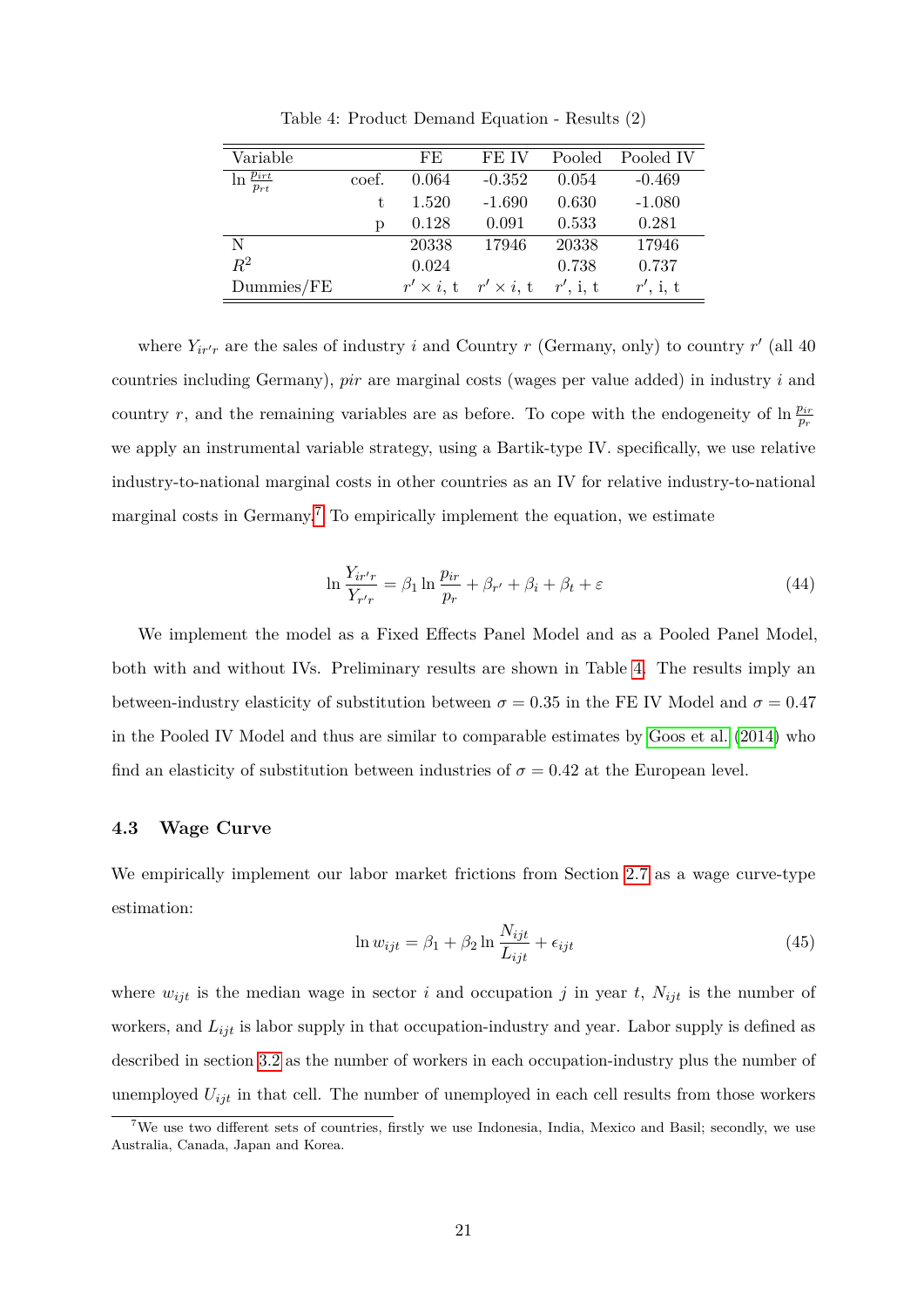who were previously employed in that cell but who are unemployed in the respective year.<sup>[8](#page-22-0)</sup>

In addition, we rearrange the labor market frictions equation to estimate a classical wage curve:

<span id="page-22-1"></span>
$$
\ln w_{ijt} = \alpha_1 + \alpha_2 \ln \frac{U_{ijt}}{L_{ijt}} + \epsilon_{ijt}
$$
\n(46)

One can show that the relationship between  $\beta_2$  and  $\alpha_2$  is

$$
\beta_2 = -\frac{1-\bar{u}}{\bar{u}}\alpha_2\tag{47}
$$

where  $\bar{u}$  is the steady state unemployment rate.

The preliminary results of these estimations are reported in Table [5.](#page-23-0) The first column reports an OLS-implementation of Equation [\(45\)](#page-21-3) with occupation, industry, and year dummies. The second column reports results of the same model including a set of control variables in order to control for cell-specific differences in worker characteristics. In column (3), we re-estimate the model from the first column as an Instrumental Variable model. We do so to take into account the potential endogeneity of the employment rate. Our IVs are the employment rate, lagged by two, three and four years. Column (4) is an IV implementation of the model from the second column, relying on the same IV. Column (5) implements equation [\(46\)](#page-22-1) as an IV model, using the 2-years lagged unemployment rate in the cell and applying the same control variables as in column (4).

The estimate of  $\beta_2$  is quite stable across the equations, although it is generally smaller when applying control variables. We prefer the specification including control variables, as these control for differences between workers. Note that there are only little differences between the model with and without IVs. Our preferred specification in column (4) reports an estimate of  $\hat{\beta}_2 = 1.655$ . This is consistent with the corresponding estimate of the classical wage curve (column 5) if the steady state unemployment rate is 12%. The estimate of the unemployment elasticity of wages from the classical wage equation (column 5) are somewhat larger that the usual estimate of −0*.*1. However, this is very plausible for our case of occupation-industry specific employment, where workers have lower chances of finding employment elsewhere, so that their wages should indeed respond more strongly to the unemployment rate compared to the classical estimation at the regional level.

<span id="page-22-0"></span><sup>8</sup>We do not use the weighted labor supply for the estimation of the wage responses since *wL* already captures responses to wage changes and employment changes which should thus be highly endogenous.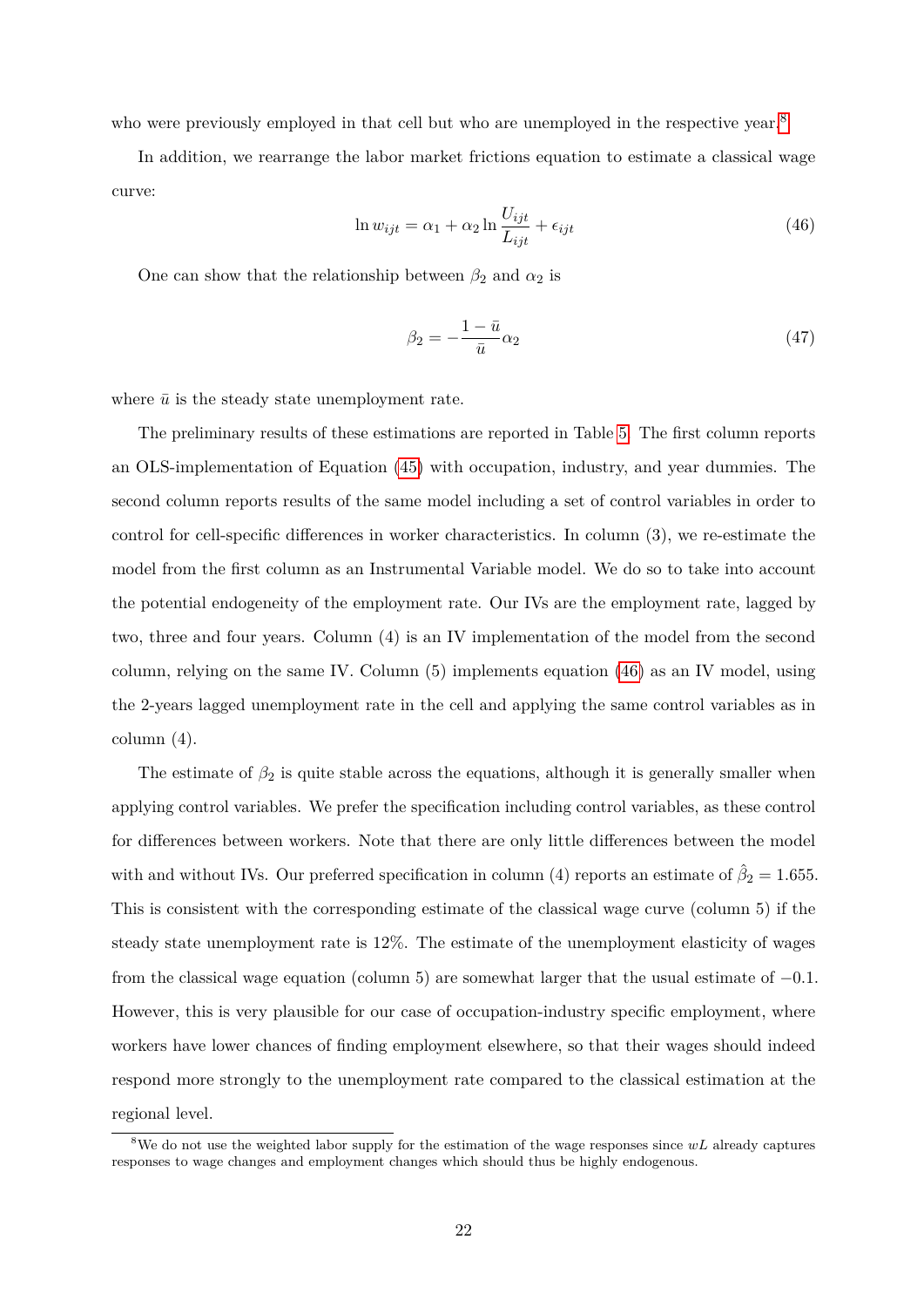|                    | (1)           | $\left( 2\right)$ | (3)           | $\left( 4\right)$ | $\left( 5\right)$ |
|--------------------|---------------|-------------------|---------------|-------------------|-------------------|
|                    | Pooled        | Pooled            | Pooled IV     | Pooled IV         | Pooled IV         |
| <b>VARIABLES</b>   | $ln\_wft\_ij$ | $ln_wft_{ij}$     | $ln\_wft\_ij$ | $ln\_wft\_ij$     | $ln\_wft\_ij$     |
|                    |               |                   |               |                   |                   |
| ln N L             | $2.271***$    | $1.437***$        | $2.217***$    | $1.655***$        |                   |
|                    | (5.078)       | (3.886)           | (4.459)       | (4.660)           |                   |
|                    | $3.53e-06$    | 0.000244          | 8.24e-06      | 3.16e-06          |                   |
| $ln_U_L$           |               |                   |               |                   | $-0.230***$       |
|                    |               |                   |               |                   | $(-3.968)$        |
|                    |               |                   |               |                   | $7.25e-05$        |
| Constant           | $4.924***$    | $5.952***$        | $4.949***$    | $6.171***$        | $5.033***$        |
|                    | (57.45)       | (21.82)           | (64.35)       | (17.92)           | (10.41)           |
|                    | 0             | $\theta$          | $\theta$      | $\Omega$          | $\Omega$          |
|                    |               |                   |               |                   |                   |
| Observations       | 325           | 325               | 195           | 195               | 195               |
| R-squared          | 0.800         | 0.942             | 0.789         | 0.947             | 0.945             |
| N                  | 325           | 325               | 195           | 195               | 195               |
| Year Dummies       |               | ✓                 |               |                   |                   |
| Sector Dummies     |               |                   |               |                   |                   |
| Occupation Dummies |               |                   |               |                   |                   |
| Add. controls      |               |                   |               |                   |                   |

<span id="page-23-0"></span>Table 5: Wage Curve Results

Robust t-statistics in parentheses, \*\*\* p*<*0.01, \*\* p*<*0.05, \* p*<*0.1

Note: Additional controls comprise the cell-specific shares of females, foreigners, young workers, old workers, low-educated workers, high-educated workers and part-time workers, as well as average tenure.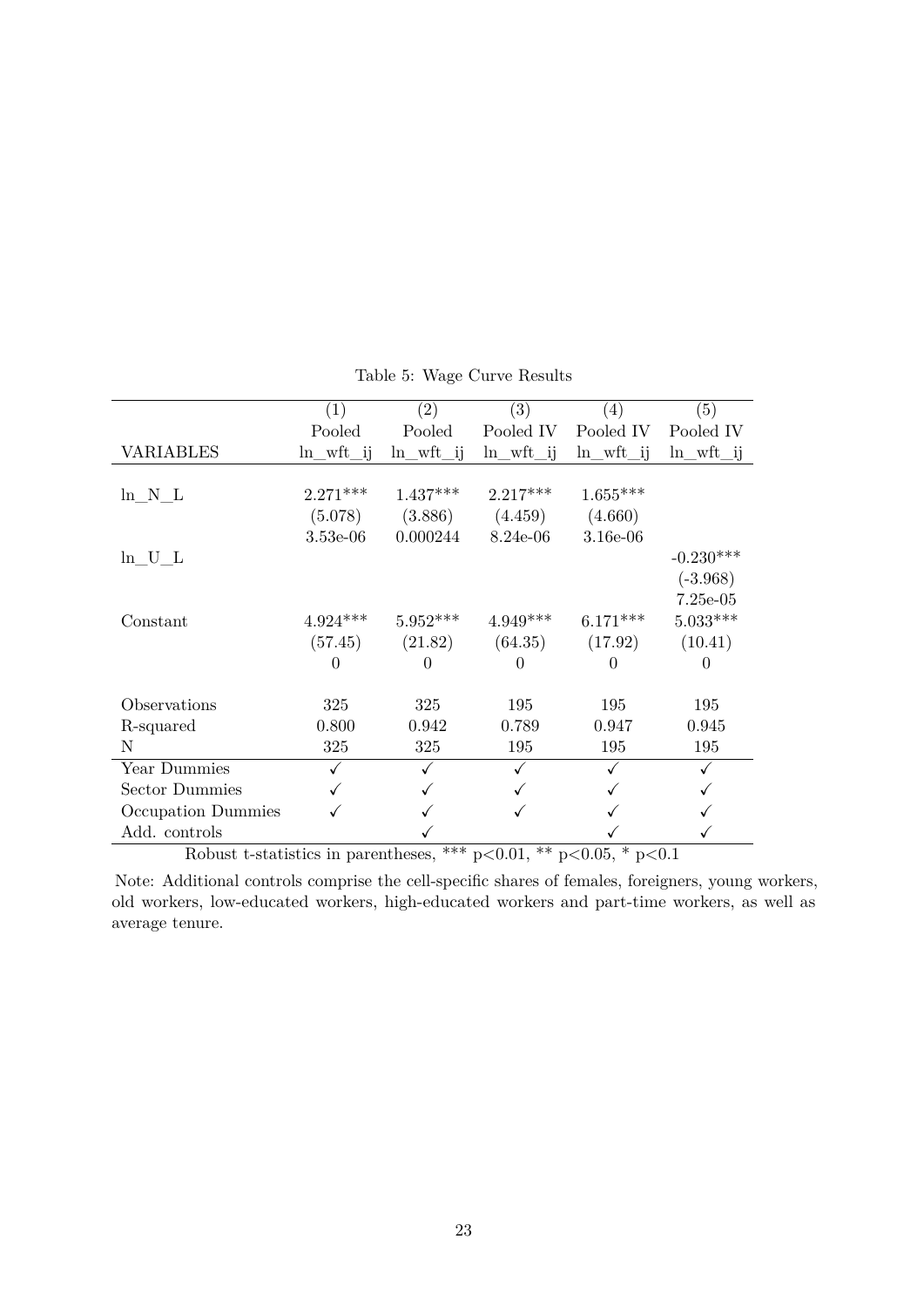#### **4.4 Labor Supply**

We empirically implement our labor supply equation from Section [2.8](#page-10-0) as:

$$
\ln wL_{ijt} = \gamma_1 \ln \left( \frac{N_{ijt}}{L_{ijt}} / \frac{\bar{N}}{\bar{L}} \right) + \gamma_2 \ln \frac{w_{ijt}}{\bar{w}} + \varphi_{ij} + \tau_t + \epsilon_{ijt}
$$
(48)

where  $wL_{ijt}$  is the weighted labor supply as described in section [3.2.](#page-15-1) It represents a measure of how many workers seek employment in cell *ij* at time *t* according to the probability to experience a transition between all cells as observed for job movers in the previous two years. Labor supply is assumed to respond to differences across cells in the employment rate. Hence,  $\frac{N_{ijt}}{L_{ijt}}$  is the employment rate in cell *ij* and  $\frac{\bar{N}}{L}$  is the average employment rate across all cells. Note that on the RHS we do not use the weighted labor supply, *wL*, but but the labour supply resulting from the sum of employed and unemployed workers when unemployed are classified according to their previous sectoral and occupational affiliation (*L*). This better reflects the employment chances in a particular cell that may induce labor supply shifts across cells. *wijt* are cell-specific wages and  $\bar{w}$  is the average wage rate.  $\varphi_{ij}$  are cell-specific fixed effects and  $\tau_t$  are year dummies.

Table [6](#page-25-0) reports the preliminary results. We implement the equation as a pooled OLS model (columns 1 and 2) and as a fixed effects model (columns 3 and 4). Columns 2 contains dummies for occupations and industries, column 4 contains time trends for occupations and industries. Both, columns 3 and 4 contain occupation-industry fixed effects. The coefficients are generally smaller in the FE models compared to the OLS models. We prefer the FE models, as these correspond most closely to our model. The results highlight that both the employment rate as well as wages positively affect cell-specific labor supply, as expected. However, the effect of wages is insignificant. Our preferred specification is column 3. The coefficient on the employment rates highligts that an increase of the employment rate by 1% raises cell-specific labor supply by roughly 1.2%.

# <span id="page-24-0"></span>**5 Preliminary results**

In this section, we use the parameter estimates from Section [4](#page-17-0) to implement our employment decomposition (Equation [29\)](#page-11-0). We first implement the decomposition individually for each labor market segment (occupation-industry), before performing the aggregate decomposition.

Figure [1](#page-26-0) shows the four effects as well as the overall effect for two selected labor market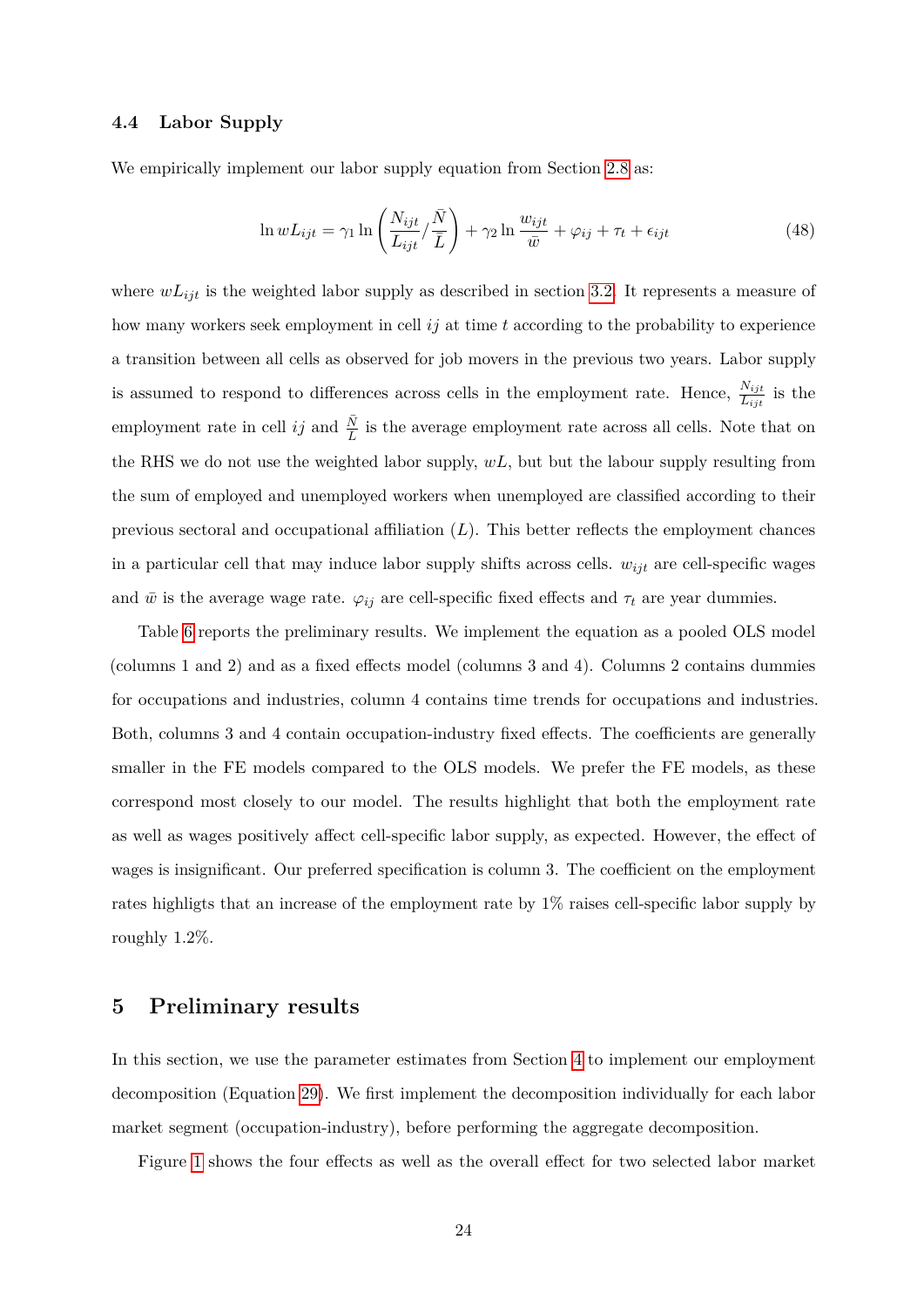|                                                                              | (1)          | (2)          | (3)          | (4)          |  |  |  |
|------------------------------------------------------------------------------|--------------|--------------|--------------|--------------|--|--|--|
|                                                                              | Pooled       | Pooled       | FE           | FE           |  |  |  |
| <b>VARIABLES</b>                                                             | $ln_wL_{ij}$ | $ln_wL_{ij}$ | $ln_wL_{ij}$ | $ln_wL_{ij}$ |  |  |  |
|                                                                              |              |              |              |              |  |  |  |
| $ln N_L$ rel                                                                 | 2.127        | 3.249        | $1.224**$    | $2.100***$   |  |  |  |
|                                                                              | (0.466)      | (1.187)      | (2.141)      | (3.784)      |  |  |  |
|                                                                              | 0.643        | 0.240        | 0.0361       | 0.000342     |  |  |  |
| $ln\_wft\_rel$                                                               | $-0.733$     | $-0.686$     | 0.584        | 0.734        |  |  |  |
|                                                                              | $(-0.701)$   | $(-0.892)$   | (1.026)      | (1.480)      |  |  |  |
|                                                                              | 0.486        | 0.376        | 0.309        | 0.144        |  |  |  |
| Constant                                                                     | $-6.136***$  | $-7.677***$  | $-3.736***$  | $-3.923***$  |  |  |  |
|                                                                              | $(-2.996)$   | $(-2.735)$   | $(-4.466)$   | $(-5.931)$   |  |  |  |
|                                                                              | 0.00388      | 0.00807      | 3.31e-05     | 1.33e-07     |  |  |  |
| Observations                                                                 | 325          | 325          | 325          | 325          |  |  |  |
| R-squared                                                                    | 0.490        | 0.819        | 0.571        | 0.717        |  |  |  |
| N                                                                            | 325          | 325          | 325          | 325          |  |  |  |
| Add. controls                                                                | ✓            |              |              | $\checkmark$ |  |  |  |
| Year Dummies                                                                 |              |              |              |              |  |  |  |
| <b>Sector Dummies</b>                                                        |              |              |              |              |  |  |  |
| Occupation Dummies                                                           |              | ✓            |              |              |  |  |  |
| Occ.-specific time trend                                                     |              |              |              | ✓            |  |  |  |
| Sector-specific time trend                                                   |              |              |              |              |  |  |  |
| Number of cell                                                               |              |              | 65           | 65           |  |  |  |
| Robust t-statistics in parentheses $*** n<0.01$<br>** $n < 0.05$ * $n < 0.1$ |              |              |              |              |  |  |  |

<span id="page-25-0"></span>Table 6: Labor Supply Results

Robust t-statistics in parentheses, \*\*\* p*<*0.01, \*\* p*<*0.05, \* p*<*0.1

Note: Additional controls comprise the cell-specific shares of females, foreigners, young workers, old workers, low-educated workers, high-educated workers and part-time workers, as well as average tenure.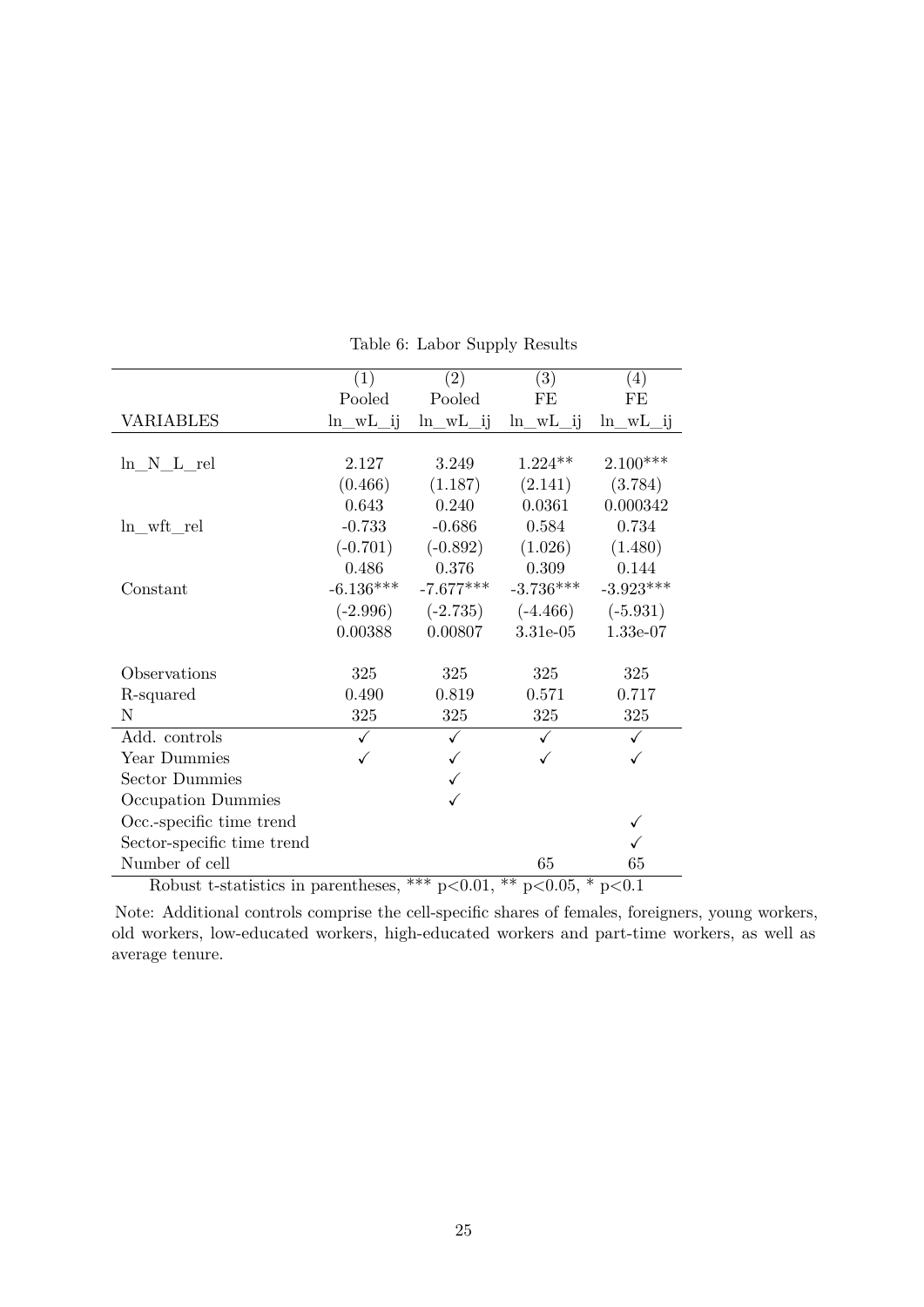

<span id="page-26-0"></span>Figure 1: Decomposition: Effects for Selected Segments

segments, manual routine occupations in the metal industry and analytical occupations in the electronics industry. The effects are measured in terms of the yearly growth rate of employment. As expected, the Task Change effect is negative for manual routine jobs and positive for analytical jobs, i.e. new technologies substitute for manual routine labor and reduce labor demand for these jobs, while the opposite holds true for analytical labor. Moreover, we find a negative product demand effect for the first labor market segment, whereas the effect is positive for the latter. This suggests that the metal industry could not profit from declining costs and prices via demand increases, as the technological change has led to a restructuring of capital endowments towards digital tools. This is at the expense of classical technologies, produced by the metal industry, and favors digital tools, produced by the electronics industry.

The first two effects represent the pure labor demand effect. The third effect – the wage adjustments – has the opposite sign. Any increase in labor demand leads to rising employment and declining unemployment, which triggers rising wages, which partly compensates for the increase in employment, and vice versa for declining labor demand. This highlights that employment effects would have been larger if wages didn't rise. However, workers mobility counteracts these adjustment processes, as highlighted by the fourth effect: As workers leave the declining and move to the growing labor market segments, the wage decline in the declining and the wage increase in the growing labor market segment is decelerated, which favors negative employment effects for the former and positive employment effects for the latter segment. Overall, we find that the sign of the overall effect is determined by the sign of the labor demand effects, although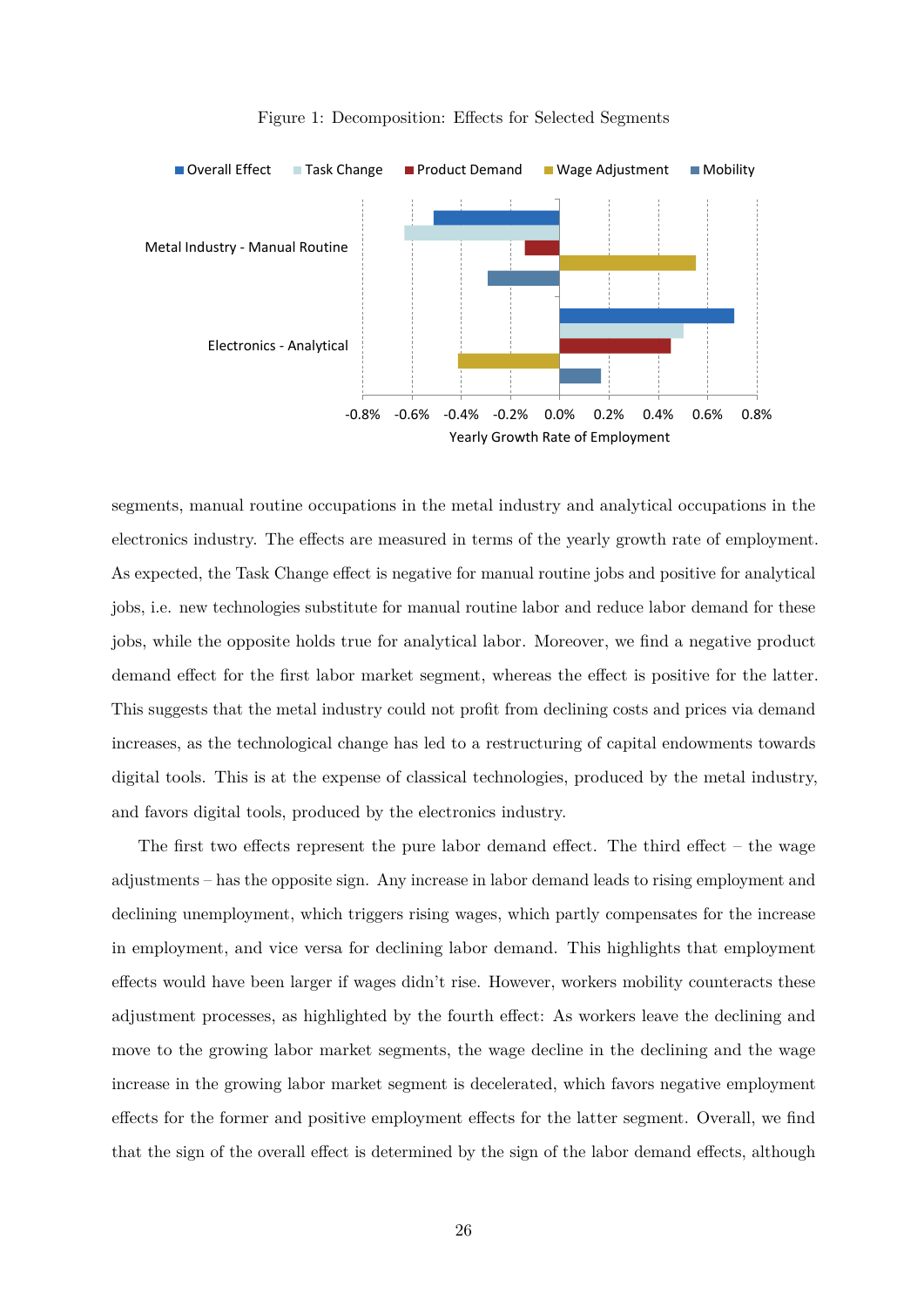<span id="page-27-0"></span>



the wage adjustments limit the aggregate employment effects.

Figure [2](#page-27-0) provides the overall effect by our five occupations. As expected, Cognitive- and Manual-Routine occupations decline, whereas Analytical, Interactive, and Manual-Non-Routine Occupations grow. Quite interestingly, the growth rate of Manual-Non-Routine occupations exceeds the growth rates of Analytical and Interactive Occupations. This might be due to the structural change towards service industries, which is triggered by the technological change: As evident from Figure [3,](#page-28-0) most manufacturing sectors loose employment due to technological change, whereas most service sectors grow. The only exception among the manufacturing sectors is the Electronics and Automotive Industry. This is the industry that produces the new technologies which other firms apply. Among the service industries, the Transport and Communication sector experiences the largest growth induced by the technological change – this also is the industry that is involved in producing and maintaining the new technologies.

While the movements at the occupation and industry level are quite large, the aggregate effects at the national level are much smaller, as highlighted by Figure [4.](#page-28-1) The overall effect is positive, albeit small. Quite interstingly, the sign of the overall effect is determined by the two labor demand effects, which both are positive. That is, contrary to common fears, technological change has raised labor demand, whereas the effects on actual employment are smaller due to the sluggish labor supply adjustments. Even the Task Change effect, which captures capital-labor substitution and complementarity, is positive, suggesting that on aggregate, capital complements labor. Nevertheless, as we have seen before, this affects workers very heterogeneously depending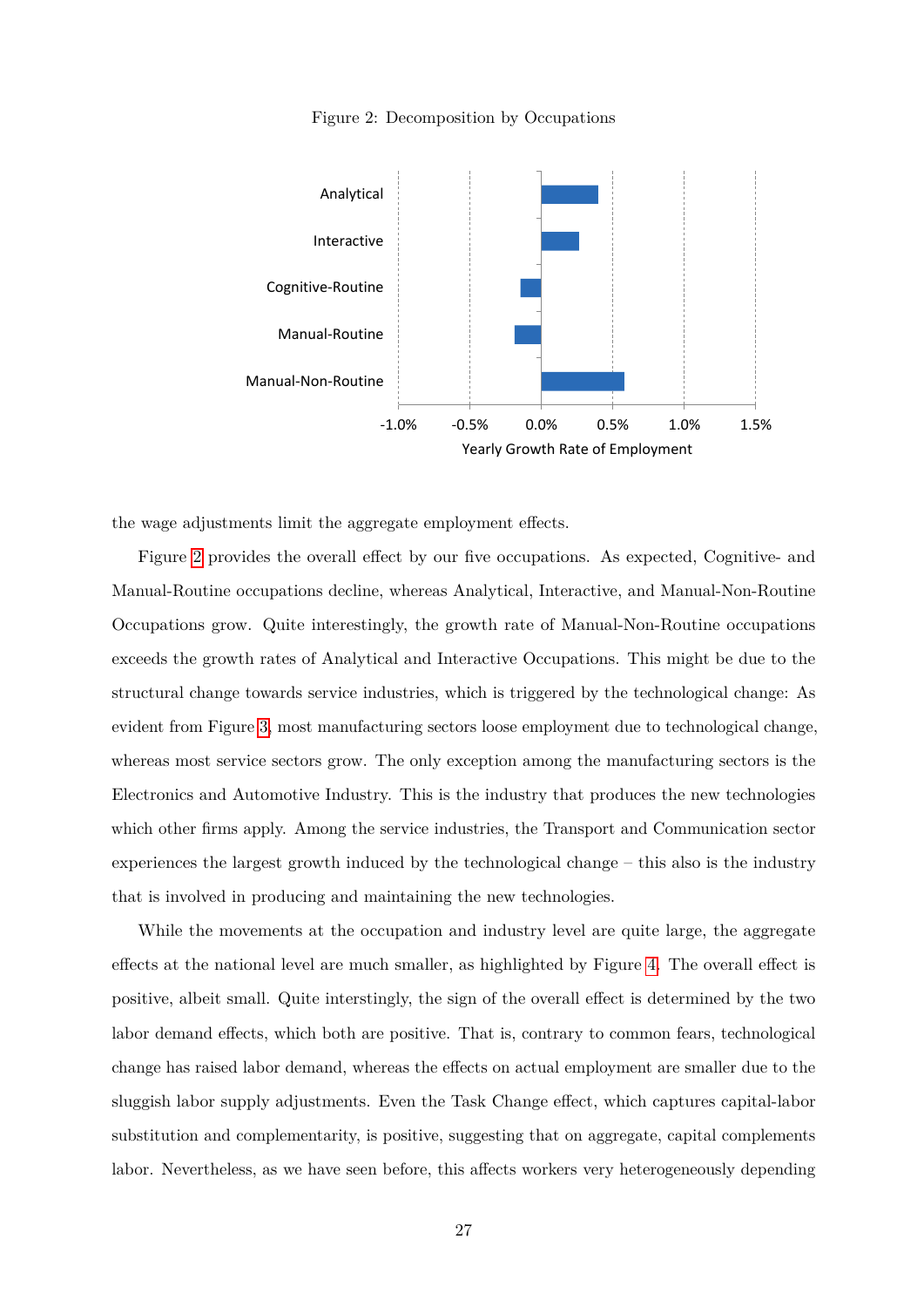<span id="page-28-0"></span>Figure 3: Decomposition by Sectors



<span id="page-28-1"></span>Figure 4: Decomposition: Effects



on their occupation and sector.

We therefore conclude that technological change has had overall positive effects on employment, although the effect is quite small. This was, however, accompanied by hughe structural changes between sectors and occupations. Moreover, technological change has not only substituted for workers, but also complemented workers and the latter effect actually dominated. The labor demand effects have been decelerated by sluggish labor supply adjustments.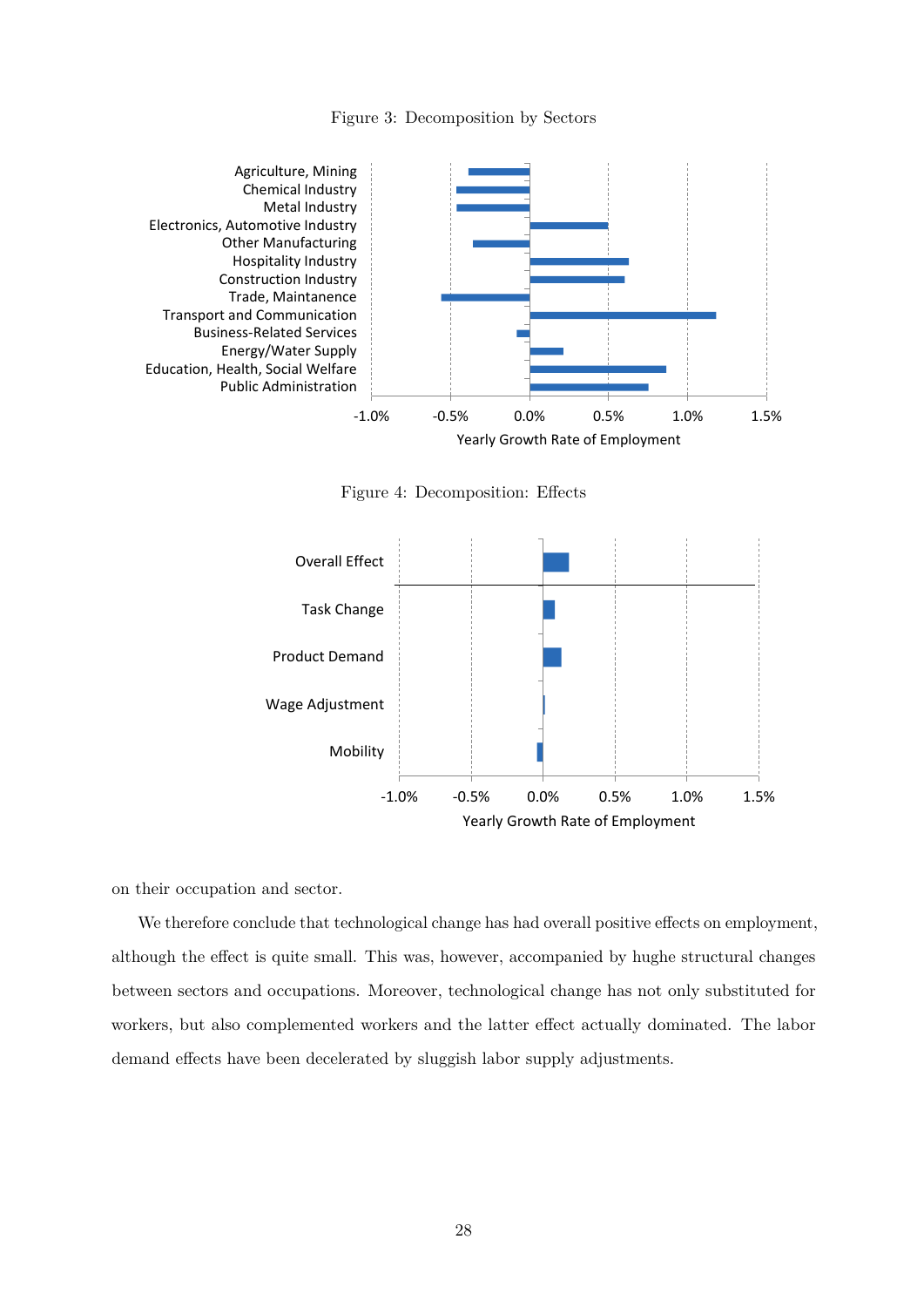# <span id="page-29-0"></span>**6 Conclusions**

New digital and interconnected technologies provide ever-increasing opportunities for automating tasks that previously only humans could do. There is a controversial public debate on the likely consequences for employment, unemployment and wages. There is also growing scientific evidence on the labor market consequences of these technologies. However, most studies focus only on the structural effects of these technologies, such as changing task or occupational structures and are silent on the aggregate employment effects which are at the core of the public debate. Other papers focus on aggregate employment effects, but restrict their focus to only robots. While the focus robots as a specific technology helps identifying their effects, this likely restricts the focus to new technologies that substitute for workers while leaving out many potential other new technologies that complement workers. Such studies thus provide only an incomplete picture of the overall effects of the new digital and interconnected technologies ("Industry 4.0") on the labor market.

In this paper, we study the aggregate employment, unemployment and wage effects of cuttingedge digital and interconnected technologies on the German labor market and decompose the contributions of the underlying macroeconomic adjustment processes. We make three major contributions. Firstly, we develop a theoretical framework that captures the key adjustment mechanisms: (1) machine-labor substitution and complementarity, (2) product demand responses, (3) wage responses and (4) labor supply responses via worker mobility. Secondly, we conduct a representative survey among German firms to retrieve direct measures of the adoption of cutting-edge digital and interconnected technologies at the firm level. We link the survey information to the social security records of the firms to create a unique linked employer-employee dataset to study the labor market consequences of "Industry 4.0" in Germany. Thirdly, we empirically estimate the model and implement a decomposition that we directly derive from our model in order to estimate the overall effect of firms' investments in these technologies on employment, unemployment and wages, as well as to disentangle the contributions of the several macroeconomic adjustment mechanisms.

Our preliminary results suggest that the net employment effect of these technologies is actually positive, but small. We find that the firms' technology investments have raised aggregate employment by on average 0.17% per year in Germany, which is less than half of the average yearly employment growth rate (0.41%). Contrary to existing results for the effects of robots, this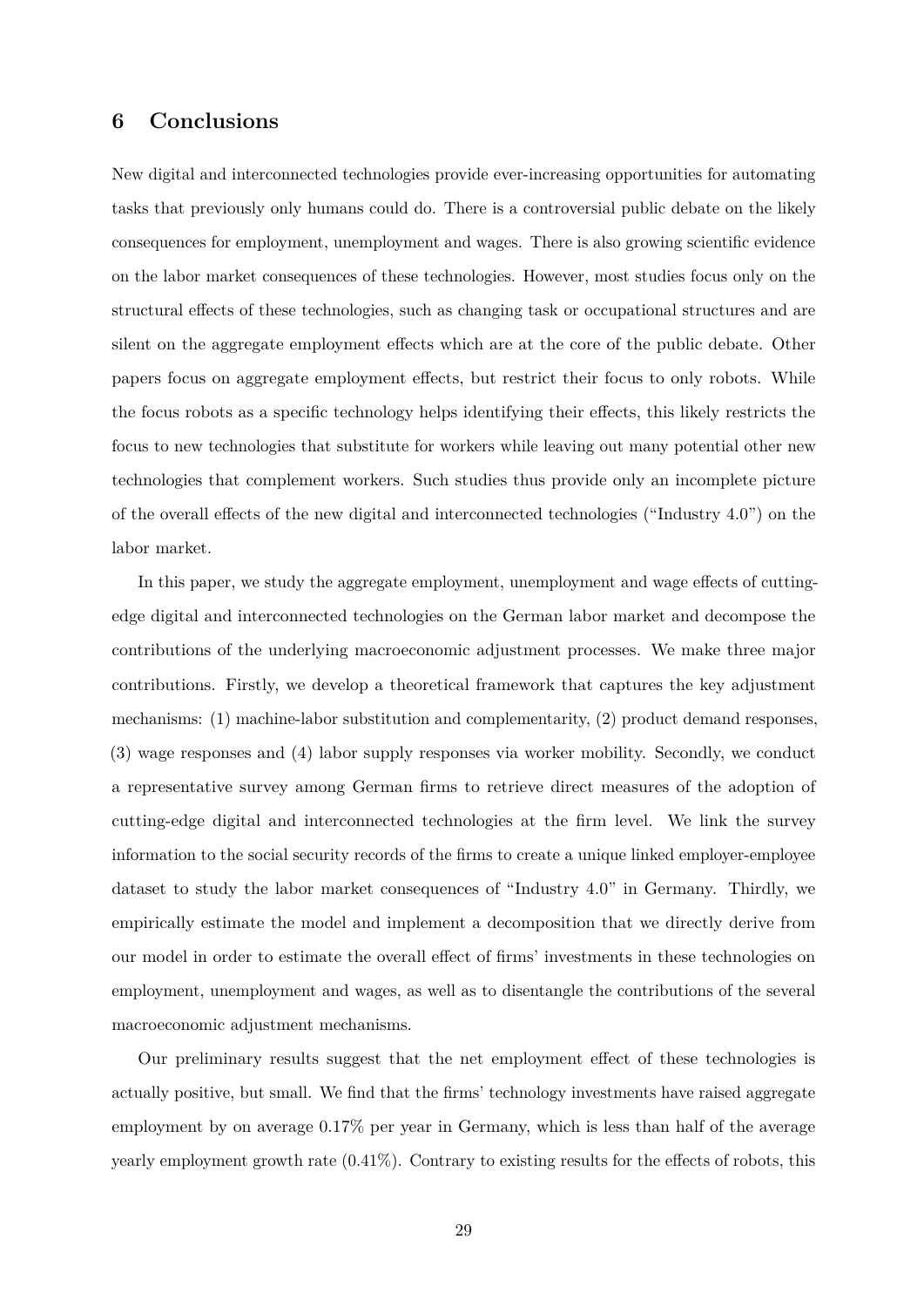is driven by positive labor demand effects. On net, complementarity dominates worker-machine substitution. In addition, we find net positive technology-induced product demand effects. These small net positive labor demand effects have been decelerated by limited worker mobility. While the net effects remain small, we do find huge reallocations of workers between industries and occupations. Technologies have mostly substituted for routine manual and cognitive workers while raising employment in interactive, abstract and non-routine manual jobs. Moreover, the technologies have accelerated structural change towards service industries, although those manufacturing sectors that produce the new technologies diverge from this picture and experience technology-induced employment growth.

Our preliminary results highlight – in contrast to common fears in the public debate – that new technologies have not been a threat to aggregate employment. To the contrary, they have even raised aggregate employment, although the effect was rather small. Nevertheless, these technologies have induced a huge restructuring of occupations and industries, forcing workers to adjust their careers. The likely challenge for the future thus is not how many jobs, but which jobs we will have and whether workers will be able to fill these jobs while maintaining a fair share of the gains from technological change.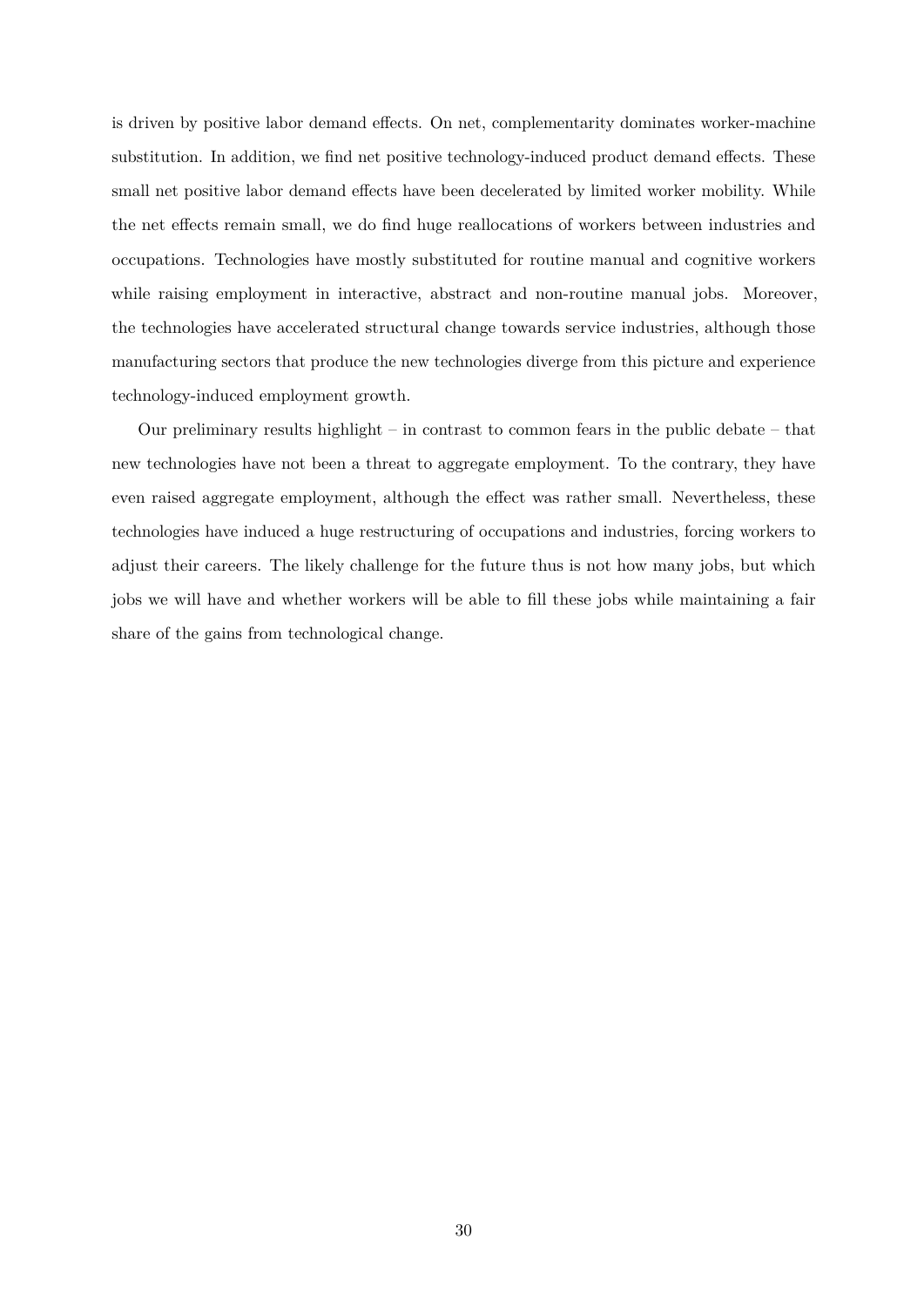# **References**

- <span id="page-31-6"></span>Acemoglu, D. and Restrepo, P. (2017). Robots and jobs: Evidence from us labor markets. Technical report, National Bureau of Economic Research.
- <span id="page-31-3"></span>Arntz, M., Gregory, T., and Zierahn, U. (2017). Revisiting the risk of automation. *Economics Letters*, 159:157–160.
- <span id="page-31-5"></span>Autor, D., Dorn, D., and Hanson, G. H. (2015). Untangling trade and technology: Evidence from local labour markets. *Economic Journal*, 125(584):621–46.
- <span id="page-31-0"></span>Autor, D. H. (2015). Why Are There Still So Many Jobs? The History and Future of Workplace Automation. *Journal of Economic Perspectives*, 29(3):3–30.
- <span id="page-31-8"></span>Autor, D. H., Levy, F., and Murnane, R. J. (2003). The skill content of recent technological change: An empirical exploration. *Quarterly Journal of Economics*, 118(4):1279–1333.
- <span id="page-31-9"></span>Blanchflower, D. G., Oswald, A. J., and Sanfey, P. (1996). Wages, profits, and rent-sharing. *Quarterly Journal of Economics*, 111(1):227–251.
- <span id="page-31-1"></span>Brynjolfsson, E. and McAfee, A. (2011). Race against the machine. *Digital Frontier, Lexington, MA*.
- <span id="page-31-11"></span>Card, D., Heining, J., and Kline, P. (2013). Workplace heterogeneity and the rise of the west german wage inequality. *Quarterly Journal of Economics*, 128(3):967–1015.
- <span id="page-31-4"></span>Cortes, G. M. and Salvatori, A. (2015). Task specialization within establishments and the decline of routine employment. Technical report, working paper, University of Manchester.
- <span id="page-31-7"></span>Dauth, W., Findeisen, S., Suedekum, J., and Woessner, N. (2017). German robots - the impact of industrial robots on workers. IAB Discussion Paper 30/2017.
- <span id="page-31-10"></span>Dengler, K. and Matthes, B. (2015). Folgen der digitalisierung für die arbeitswelt. substituierbarkeitspotentiale von berufen in deutschland. IAB Forschungsbericht 11/2015.
- <span id="page-31-12"></span>Dustmann, C., Ludsteck, J., and Schönberg, U. (2009). Revisiting the german wage structure. *Quarterly Journal of Economics*, 124(2):843–881.
- <span id="page-31-2"></span>Frey, C. B. and Osborne, M. A. (2017). The future of employment: how susceptible are jobs to computerisation? *Technological Forecasting and Social Change*, 114:254–280.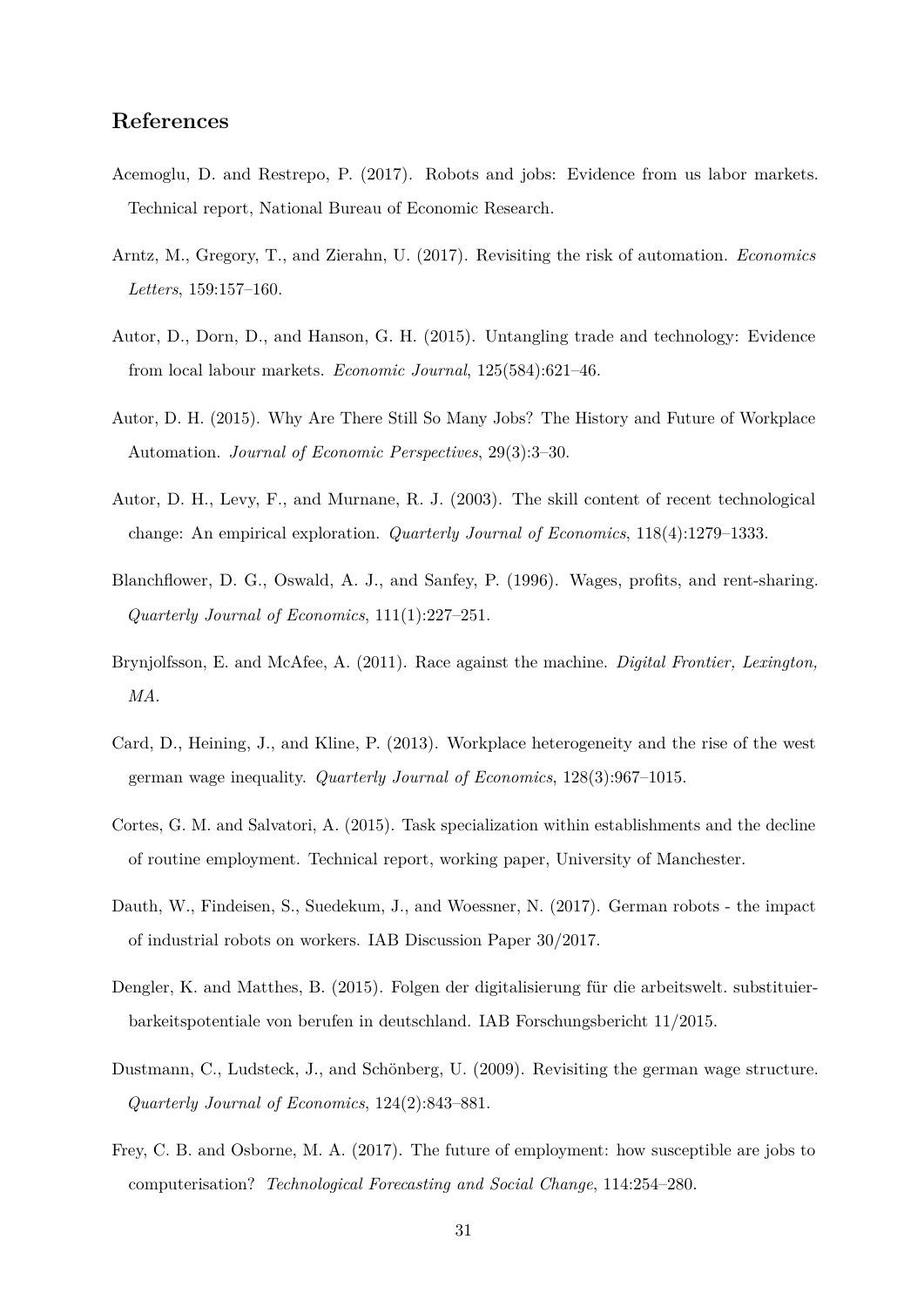- <span id="page-32-4"></span>Ganzer, A., Schmucker, A., vom Berge, P., and Wurdack, A. (2017). Sample of integrated labour market biographies - regional file 1975-2014 (siab-r 7514). FDZ-Datenreport 01/2017.
- <span id="page-32-3"></span>Goos, M., Manning, A., and Salomons, A. (2014). Explaining Job Polarization: Routine-Biased Technological Change and Offshoring. *American Economic Review*, 104(8):2509–2526.
- <span id="page-32-1"></span>Graetz, G. and Michaels, G. (2015). Robots at work. CEPR Discussion Paper 10477.
- <span id="page-32-2"></span>Gregory, T., Salomons, A., and Zierahn, U. (2016). Racing With or Against the Machine? Evidence from European Regions. ZEW Discussion Paper 16-053.
- <span id="page-32-5"></span>Kruppe, T., Müller, E., Wichert, L., and Wilke, R. A. (2007). On the definition of unemployment and its implementation in register data. the case of germany. ZEW Discussion Paper 2007-041.
- <span id="page-32-0"></span>Mokyr, J., Vickers, C., and Ziebarth, N. L. (2015). The History of Technological Anxiety and the Future of Economic Growth: Is This Time Different? *Journal of Economic Perspectives*, 29(3):31–50.
- <span id="page-32-6"></span>Timmer, M., Dietzenbacher, E., Los, B., Stehrer, R., and de Vries, G. (2015). An illustrated user guide to the world input-output datadata: the case of global automotive production. *Review of International Economics*, 23:575–605.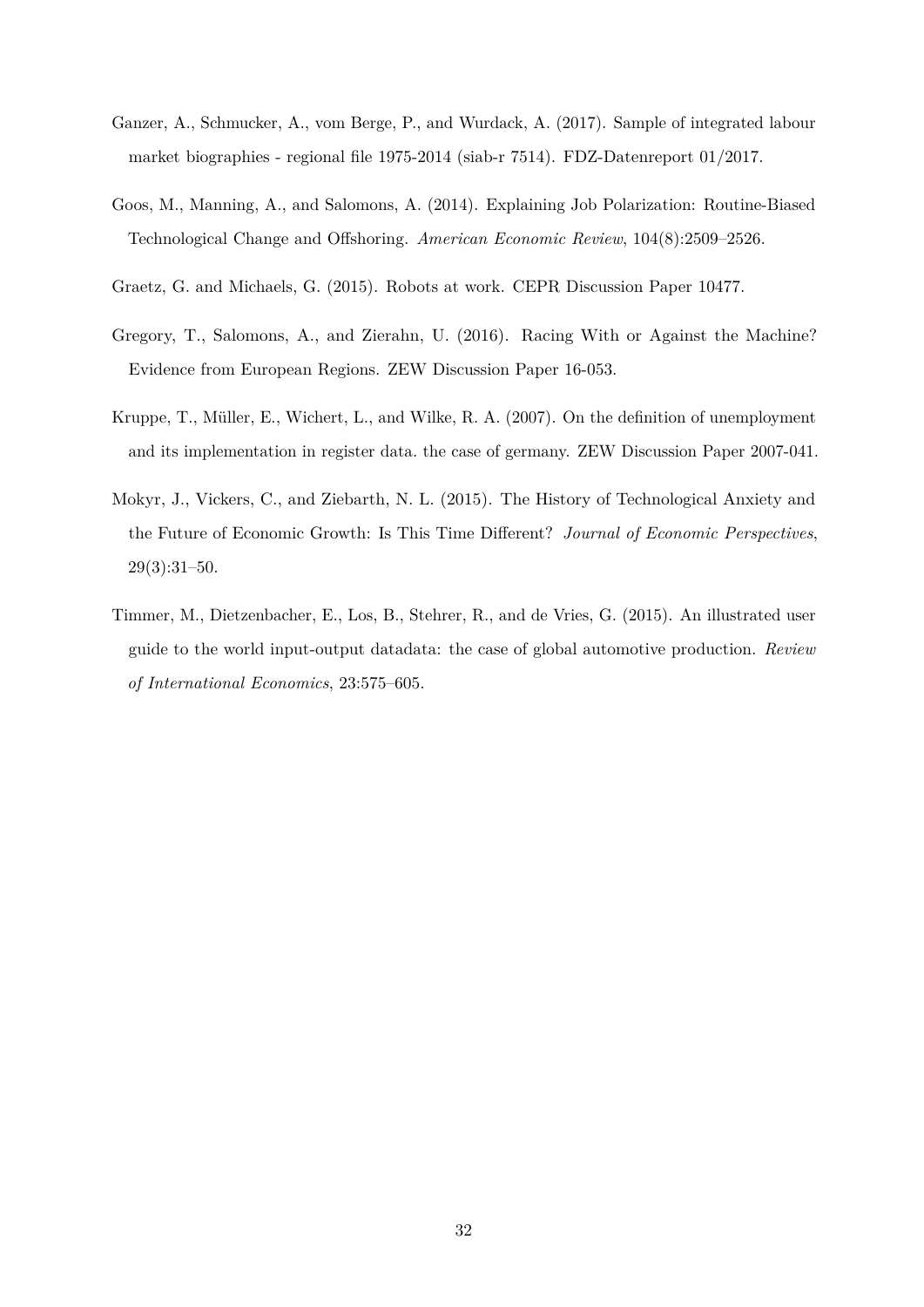# <span id="page-33-0"></span>**A Relation to other Models of RRTC**

To understand the key differences of this model to other models of RRTC, let us fist summarize the main features of other key models. The [Autor et al.](#page-31-8) [\(2003\)](#page-31-8) (ALM, hereafter) model has the following features:

- Routine labor *L<sup>R</sup>* and computer capital *C* are always perfect substitutes.
- Non-routine labor  $L_N$  and computer capital  $C$  are always (!) p-substitutes, i.e. a price decline in capital induces firms to substitute non-routine labor for routine capital for any given level of output *Q*.
- Non-routine labor  $L_N$  and computer capital  $C$  are gross-complements if the price elasticity of demand exceeds unity  $(\sigma > 1)$ . That is, if capital prices decline, firms grow fast enough to overcompensate the initial substitution of non-routine labor for capital only if  $\sigma > 1$ .

The production technology of [Goos et al.](#page-32-3) [\(2014\)](#page-32-3) (GMS, hereafter) – or of [Gregory et al.](#page-32-2) [\(2016\)](#page-32-2) (GSZ, hereafter) – is an approximate generalization<sup>[9](#page-33-1)</sup> of the ALM framework with comparable features:

- Occupation-specific labor  $N_j$  and occupation-specific capital  $C_j$  are substitutes with a unit elasticity.
- Occupation-specific labor  $N_j$  and capital  $C_{j'}$  from other occupations are always (!) psubstitutes, i.e. a price decline for capital  $C_{j'}$  induces firms to substitute workers  $N_j$  for capital  $C_{j'}$  for any given level of output *Y*.
- Occupation-specific labor  $N_j$  and capital  $C_{j'}$  from other occupations are gross-complements if the price elasticity of demand exceeds the elasticity of substitution between tasks  $(\sigma > \eta)$ . That is, if capital prices decline, firms grow fast enough to overcompensate the initial substitution of non-routine labor for capital only if  $\sigma > \eta$ .

The present framework is more flexible. Firstly, the technological capital of the firms is used by all workers. Secondly, each type of technological capital has its own relationship to occupation-specific labor, indicated by  $\alpha_{jk}$ . This enables us to model different types of capital

<span id="page-33-1"></span><sup>9</sup>Technically, it is not an exact generalization, as the task production function in ALM involves perfect substitution between capital and labor, whereas the elasticity of substitution between capital and labor at the task level is unity in GMS and GSZ.